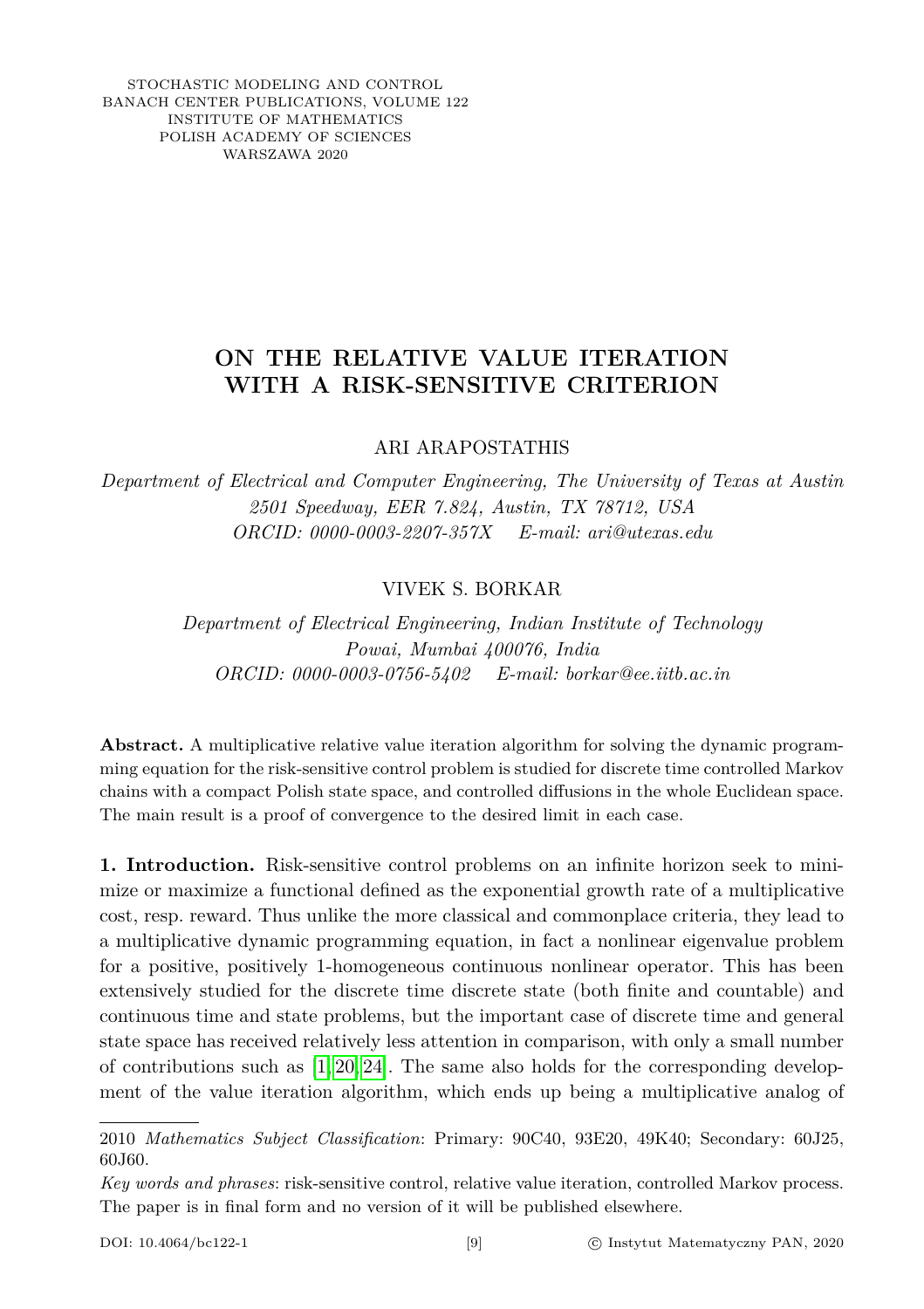the algorithm encountered in average cost problems, alternatively, in its simplest scenario, a nonlinear counterpart of the power iteration method for computing the principal eigenvector and eigenvalue of an irreducible non-negative matrix. This again has been studied in the discrete time and state case [\[16–](#page-14-2)[18\]](#page-14-3), but not for the general state space. In this work we take a first step towards filling in this gap by proposing and analyzing a multiplicative relative value iteration algorithm for two instances of risk-sensitive control on a general state space: the discrete time compact Polish state space problem, and the continuous time controlled diffusion in a Euclidean space. In the case of controlled diffusions, we would like to cite here the work in [\[19,](#page-14-4) [22,](#page-15-1) [23,](#page-15-2) [25\]](#page-15-3) which is very much related to this problem.

**2. Results in discrete time.** We consider a controlled Markov chain on a compact Polish space  $S$  with a compact metric action space  $U$  and controlled transition kernel

$$
(x, u) \in \mathcal{S} \times U \mapsto p(\mathrm{d}y \,|\, x, u) = \varphi(y \,|\, x, u) \,\gamma(\mathrm{d}y) \in \mathcal{P}(\mathcal{S}),
$$

where  $\gamma$  is some positive measure on S with full support and  $\varphi(\cdot|\cdot,\cdot) > 0$  is continuous. Also given is a 'per stage' continuous cost function

$$
(x, u) \in \mathcal{S} \times U \mapsto k(x, u).
$$

We shall denote by  $X_n, n \geq 0$ , and  $Z_n, n \geq 0$ , resp., the S-valued state process and *U*-valued control process. Thus

 $P(X_{n+1} \in A | X_m, Z_m, m \leq n) = p(A | X_n, Z_n) \quad \forall n \in \mathbb{N}, \forall A \text{ Borel in } S.$ 

When  $Z_n = v(X_n)$  for all *n* for some measurable  $v: \mathcal{S} \mapsto U$ , we call it a stationary Markov control policy and denote is simply by *v*. When

$$
P(Z_n \in B \mid X_m, Z_m, \ m < n; X_n) = \phi(B \mid X_n) \quad \forall n \in \mathbb{N},
$$

for some  $\phi: \mathcal{S} \mapsto \mathcal{P}(U)$ , we call it a randomized Markov control policy and denote it simply by  $\phi$ .

The objective is to minimize the asymptotic risk-sensitive cost

$$
\limsup_{n \uparrow \infty} \frac{1}{n} \log \mathbb{E} \Big[ \exp \Big( \sum_{m=0}^{n-1} k(X_m, Z_m) \Big) \Big].
$$

The 'dynamic programming equation' for this problem ends up being the nonlinear eigenvalue problem

<span id="page-1-0"></span>
$$
\Lambda V(x) = \min_{u \in U} \Big( e^{k(x,u)} \int_{\mathcal{S}} p(\mathrm{d}y \,|\, x, u) V(y) \Big), \quad x \in \mathcal{S}.
$$
 (2.1)

By Theorem 2.2 of [\[1\]](#page-14-0), this has a solution  $V(\cdot) \in C(\mathcal{S}; [0, \infty))$ ,  $\Lambda \in (0, \infty)$ , where  $\Lambda$  is unique, and *V* is unique up to a multiplicative positive scalar. Our objective is to propose a recursive scheme to compute these. Specifically, we consider the 'Value Iteration' (VI) algorithm given by

$$
J_{n+1}(x) = \frac{\min_{u \in U} \int_{\mathcal{S}} p(\mathrm{d}y | x, u) e^{k(x, u)} J_n(y)}{\Lambda}
$$

$$
= \frac{\int_{\mathcal{S}} p(\mathrm{d}y | x, u_n(x)) e^{k(x, u)} J_n(y)}{\Lambda}
$$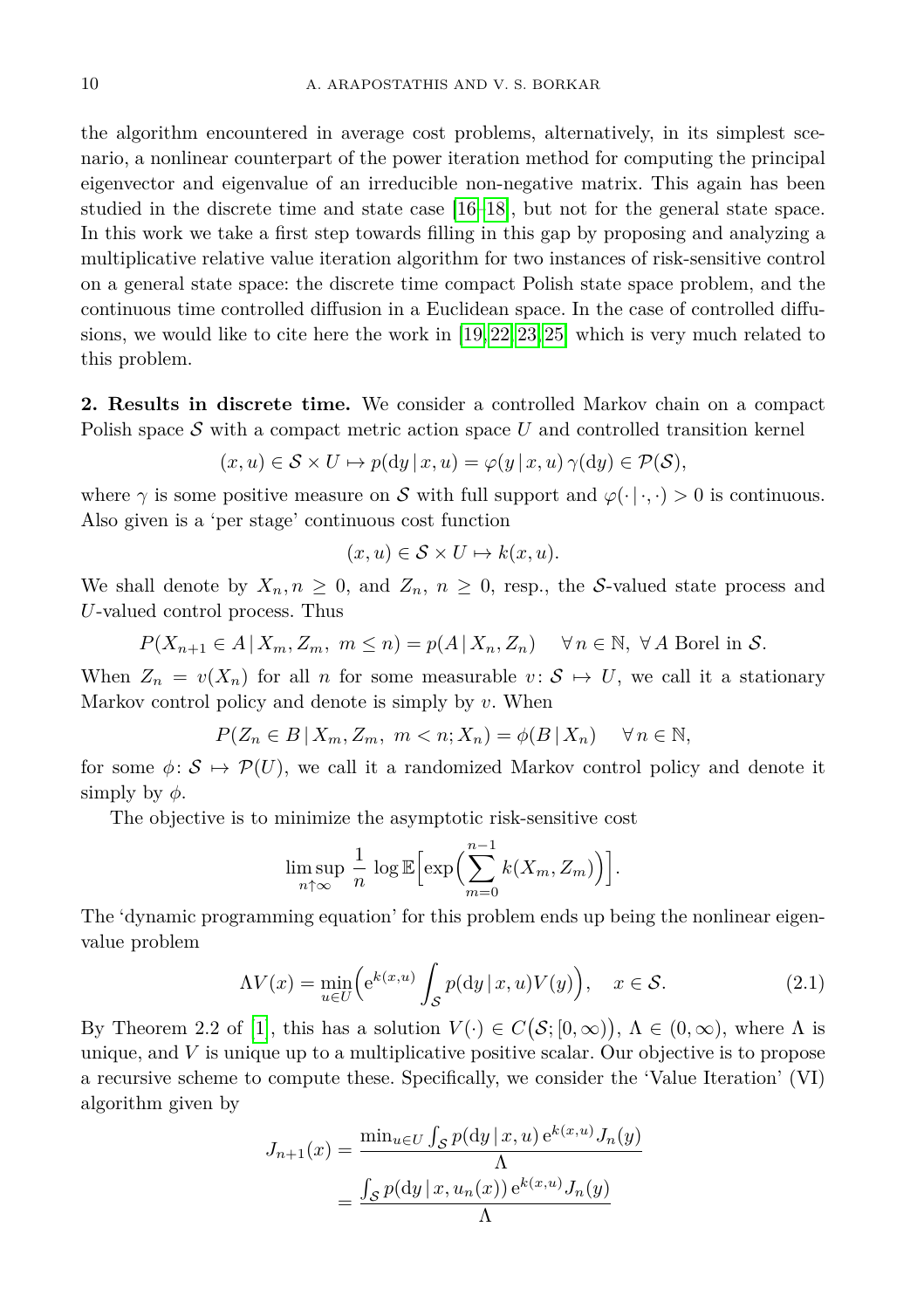for suitable  $u_n(\cdot)$  guaranteed by a standard measurable selection theorem [\[29\]](#page-15-4). This is not a practicable algorithm since  $\Lambda$  is unknown. But it will serve a useful purpose in the analysis of the more realistic scheme, the 'Relative Value Iteration' (RVI). Choose some  $x_0 \in \mathcal{S}$ , which is kept fixed. The RVI is given by

$$
V_{n+1}(x) = \frac{\min_{u \in U} \int_{S} p(\mathrm{d}y | x, u) e^{k(x, u)} V_{n}(y)}{V_{n}(x_{0})}
$$
  
= 
$$
\frac{\int_{S} p(\mathrm{d}y | x, u''_{n}(x)) e^{k(x, u)} V_{n}(y)}{V_{n}(x_{0})},
$$

for suitable  $u''_n(\cdot)$ , initiated at  $J_0 = V_0 > 0$  so that  $V_n, J_n > 0$  for all *n*.

We have

$$
\max_{x \in \mathcal{S}} \left( \frac{V_{n+1}(x)}{J_{n+1}(x)} \right) = \max_{x \in \mathcal{S}} \left( \frac{\min_{u \in U} \int_{S} p(\mathrm{d}y \mid x, u) e^{k(x, u)} J_{n}(y) (V_{n}(y) / J_{n}(y))}{\min_{u \in U} \int_{S} p(\mathrm{d}y \mid x, u) e^{k(x, u)} J_{n}(y)} \right) \frac{\Lambda}{V_{n}(x_{0})}
$$
\n
$$
\leq \max_{x \in \mathcal{S}} \left( \frac{V_{n}(x)}{J_{n}(x)} \right) \frac{\Lambda}{V_{n}(x_{0})}.
$$

Similarly,

$$
\min_{x \in \mathcal{S}} \left( \frac{V_{n+1}(x)}{S_{n+1}(x)} \right) \ge \min_{x \in \mathcal{S}} \left( \frac{V_n(x)}{J_n(x)} \right) \frac{\Lambda}{V_n(x_0)}.
$$

Therefore

$$
1 \leq \frac{\max_{x \in S} \big( (V_{n+1}(x)/J_{n+1}(x)) \big)}{\min_{x \in S} \big( (V_{n+1}(x)/J_{n+1}(x)) \big)} \leq \frac{\max_{x \in S} \big( (V_n(x)/J_n(x)) \big)}{\min_{x \in S} \big( (V_n(x)/J_n(x)) \big)} \leq \ldots \leq 1,
$$

implying that equality must hold throughout, that is,  $V_n(x) = C_n J_n(x)$  for some constant  $C_n$  independent of  $x$ . We can then show inductively that

$$
C_n := \frac{V_n(x)}{J_n(x)} = \prod_{m=0}^{n-1} \frac{\Lambda}{V_m(x_0)}.
$$

Furthermore,

$$
\frac{V_{n+1}(x_0)}{J_{n+1}(x_0)} = \frac{V_n(x_0)}{J_n(x_0)} \frac{\Lambda}{V_n(x_0)} = \frac{\Lambda}{J_n(x_0)}
$$

*.*

We say that the VI (RVI) converges if the sequence of functions  $\{J_n\}_{n\in\mathbb{N}}$  ( $\{V_n\}_{n\in\mathbb{N}}$ ) converges pointwise. If the VI converges, in particular  $J_n(x_0)$  does, and by the above equations, the RVI will also converge. Thus we only need to establish the convergence of the VI.

Let  $V(\cdot)$  and  $\Lambda$  be as in [\(2.1\).](#page-1-0) Let  $v^*(\cdot)$  denote a measurable minimizer of the righthand side of  $(2.1)$ . This is always possible by a measurable selection theorem [\[29\]](#page-15-4). Define

$$
p^*(\mathrm{d}y \,|\, x) := (\Lambda V(x))^{-1} \, p(\mathrm{d}y \,|\, x, v^*(x)) \mathrm{e}^{k(x, v^*(x))} V(y).
$$

Then

$$
\frac{J_{n+1}(x)}{V(x)} \le \int_{\mathcal{S}} p^*(\mathrm{d}y \,|\, x) \bigg(\frac{J_n(y)}{V(y)}\bigg).
$$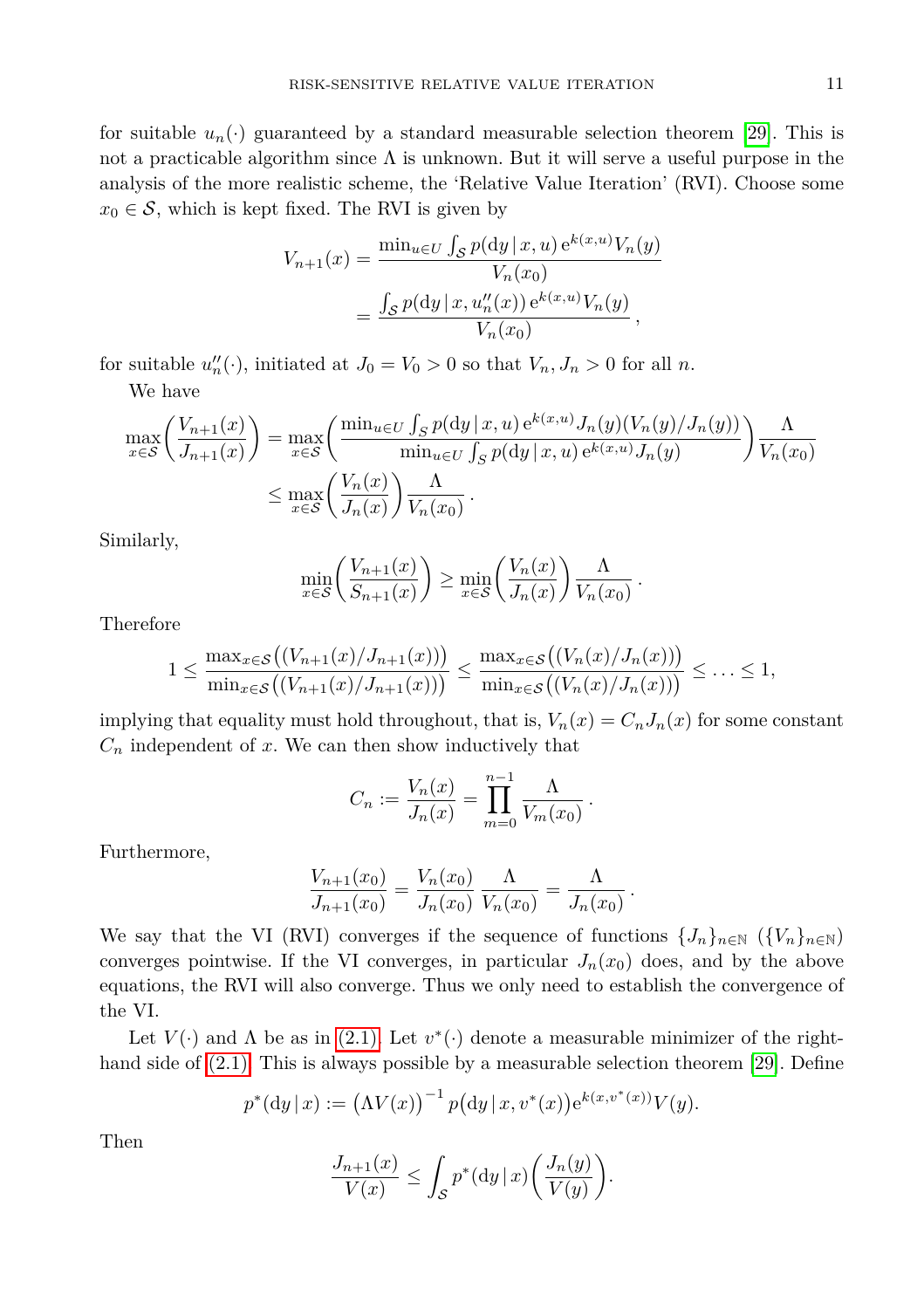Let  $\{X_n^*\}$  denote the stationary chain governed by  $p^*(\cdot | \cdot)$ . Let  $Y_n := X_{-n}^*$ , for  $n \in \mathbb{N}$ . It then follows that

$$
\frac{J_n(Y_n)}{V(Y_n)}, \quad n < 0,
$$

is a reverse submartingale that converges a.s. and in  $L_1(\nu)$  [\[28\]](#page-15-5) to a random variable  $\zeta$ (say). For any open  $O \subset \mathcal{S}$ , the martingale law of large numbers [\[28\]](#page-15-5) yields

$$
\lim_{n \uparrow \infty} \frac{1}{n} \sum_{m=0}^{n-1} \left( I\{X_{m+1}^* \in O\} - p^* \big( O \,|\, X_m^*, v^*(X_m^*) \big) \right) = 0 \text{ a.s.}
$$

Under our assumptions,

<span id="page-3-0"></span>
$$
\min_{x,u} p^*(O \mid x, u) > \delta \gamma(O) > 0 \tag{2.2}
$$

for some  $\delta > 0$ . Thus

$$
\liminf_{n \uparrow \infty} \frac{1}{n} \sum_{m=0}^{n-1} \mathbb{1}\{X_n^* \in O\} \ge \delta \gamma(O) \text{ a.s.},
$$

implying  $X_n^* \in O$  i.o., a.s. Fix  $\eta > 0$  and let *O* be an open  $\epsilon$ -ball centered at *x* for a prescribed  $\epsilon > 0$ , chosen such that

$$
y \in O \implies |V(y) - V(x)| < \eta.
$$

Pick a zero probability set N outside which all 'a.s.' results above hold for  $\epsilon = \frac{1}{m}$ ,  $\eta = \frac{1}{k}$ , and  $m, k \geq 1$ . Fix  $x \in \mathcal{S}$ . Fix a sample point  $\omega \notin \mathcal{N}$ . Take (possibly random)  $n_0 \geq 1$  such that (say)

$$
n \ge n_0 \implies |J_n(X_n^*) - \zeta V(X_n^*)| < \eta = \frac{1}{k} \, .
$$

Then on  $\{X_n^* \in O\}$  with  $\epsilon = \frac{1}{m}$  (say), we have

$$
\left|J_n(X_n^*) - \zeta V(x)\right| \le \left|J_n(X_n^*) - \zeta V(X_n^*)\right| + \left|\zeta(V(X_n^*) - V(x))\right|
$$
  

$$
\le (\zeta + 1)\frac{1}{k}.
$$

If we consider  $k, m \uparrow \infty$ , it follows that if  $X_n^* \to x$  along a subsequence, then  $J_n(X_n^*) \to$ *ζV*(*x*) along that subsequence. By [\(2.2\),](#page-3-0) it also follows that  $J_n(x) \to \zeta V(x)$  for  $\gamma$ -a.s. *x*. It then follows that  $V_n(x) \to$  some  $\bar{V}(x)$   $\gamma$ -a.s. But then, passing to the limit in the defining equation for RVI, *V* satisfies [\(2.1\)](#page-1-0) with  $V(x_0) = \Lambda$ , which uniquely specifies it.

**3. Results in continuous time.** In this section we consider the risk-sensitive control problem for a controlled diffusion on R *d* taking the form

<span id="page-3-1"></span>
$$
dX_t = b(X_t, U_t) dt + \sigma(X_t) dW_t.
$$
\n(3.1)

All random processes in [\(3.1\)](#page-3-1) live in a complete probability space  $(\Omega, \mathfrak{F}, \mathbb{P})$ . The process *W* is a *d*-dimensional standard Wiener process independent of the initial condition *X*0, and the control process  ${U_t}_{t\geq 0}$  lives in a compact metrizable space U. The sets of admissible controls  $\mathfrak{U}$ , and stationary Markov controls  $\mathfrak{U}_{sm}$  are defined in the standard manner.

<span id="page-3-2"></span>We let  $a := \sigma \sigma^T$ , and denote by  $B_R$  the open ball of radius R in  $\mathbb{R}^d$  centered at 0. We impose the following set assumptions on the coefficients, and the running cost  $c \colon \mathbb{R}^d \times \mathbb{U} \to \mathbb{R}$ .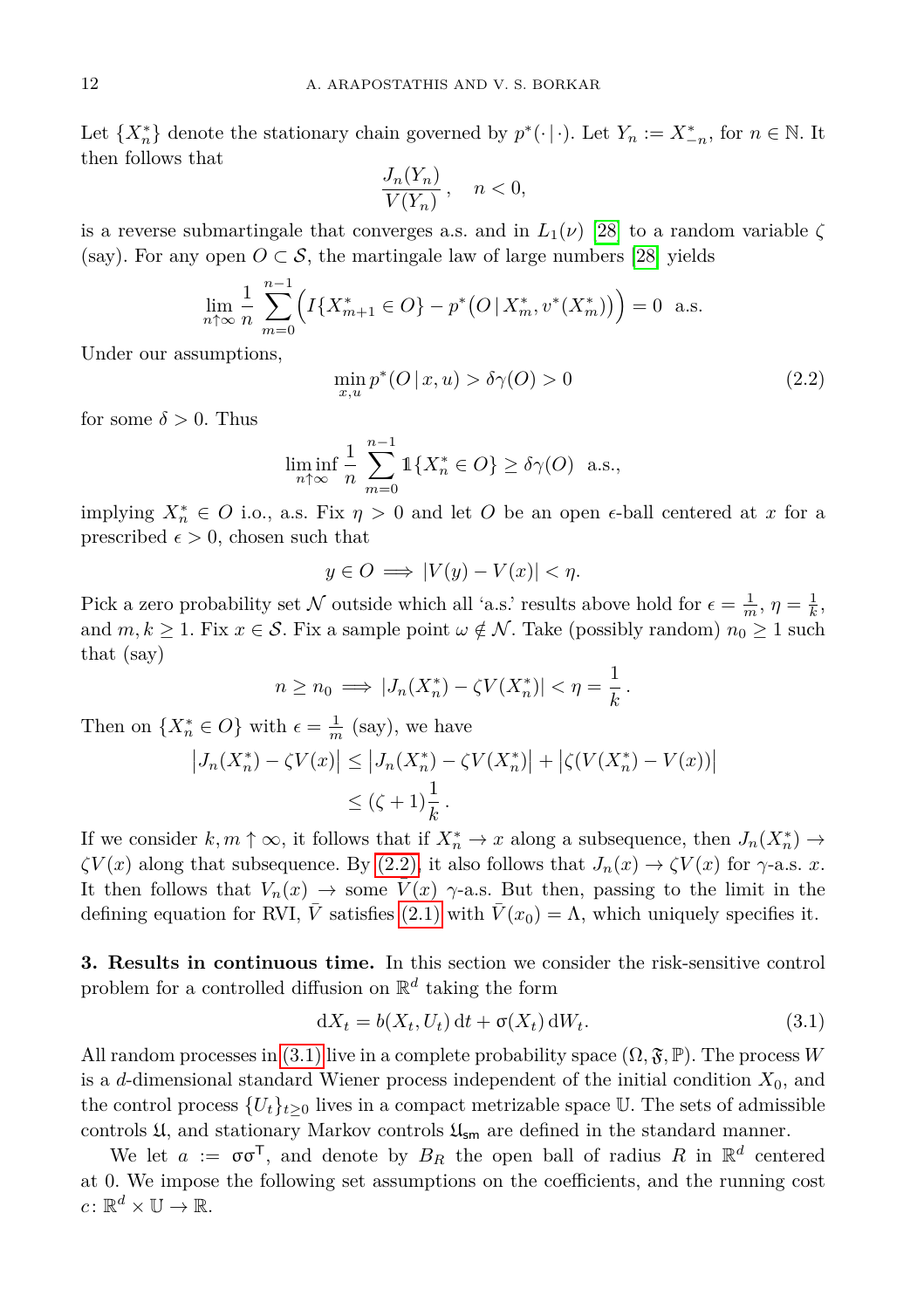Assumption 3.1. The following hold.

(i) The drift  $b: \mathbb{R}^d \times \mathbb{U} \to \mathbb{R}^d$  and running cost *c* are continuous, and for some positive constants  $C_R$  depending on  $R > 0$ , and  $C_0$ , we have

$$
|c(x, u) - c(y, u)| + |b(x, u) - b(y, u)| + ||\sigma(x) - \sigma(y)|| \le C_R |x - y|
$$

for all  $x, y \in B_R$  and  $u \in \mathbb{U}$ , and

$$
\sum_{i,j=1}^d a^{ij}(x)\zeta_i\zeta_j \ge C_0^{-1}|\zeta|^2 \quad \forall (x,\zeta) \in \mathbb{R}^d \times \mathbb{R}^d,
$$

where  $\|\sigma\| := (\text{Tr } \sigma \sigma^{\mathsf{T}})^{1/2}$  denotes the Hilbert–Schmidt norm of the matrix  $\sigma$ .

(ii) The function  $a: \mathbb{R}^d \to \mathbb{R}^{d \times d}$  is bounded, and for some  $\theta \in [0,1)$  and a constant  $\kappa_0$ , we have

<span id="page-4-1"></span>
$$
|b(x, u)| \le \kappa_0 (1 + |x|^\theta), \quad \text{and} \quad |c(x, u)| \le \kappa_0 (1 + |x|^{2\theta}) \tag{3.2}
$$

for all  $(x, u) \in \mathbb{R}^d \times \mathbb{U}$ . In addition,

<span id="page-4-2"></span>
$$
\min_{x \in B_R} \min_{u \in \mathbb{U}} c(x, u) \xrightarrow[R \to \infty]{} \infty,
$$
\n(3.3)

<span id="page-4-0"></span>and

$$
\max_{x \in B_R} \frac{1}{|x|^{1-\theta}} \max_{u \in \mathbb{U}} \left\langle b(x, u), x \right\rangle^+ \xrightarrow[R \to \infty]{} 0. \tag{3.4}
$$

<span id="page-4-4"></span>DEFINITION 3.1. For  $U \in \mathfrak{U}$  we define the risk-sensitive value under a control  $U \in \mathfrak{U}_{\mathsf{sm}}$ , by

$$
\Lambda_U^x = \Lambda_U^x(c) := \limsup_{T \to \infty} \frac{1}{T} \log \mathbb{E}_U^x \Big[ \exp \Big( \int_0^T c(X_t, U_t) \, \mathrm{d}t \Big) \Big],\tag{3.5}
$$

and the *risk-sensitive optimal values* by

$$
\Lambda_*^x := \inf_{U \in \mathfrak{U}} \Lambda_U^x, \quad \text{and} \quad \Lambda_* := \inf_{x \in \mathbb{R}^d} \Lambda_*^x. \tag{3.6}
$$

Also let

$$
\mathcal{G}f(x) := \frac{1}{2} \operatorname{Tr}(a(x)\nabla^2 f(x)) + \min_{u \in \mathbb{U}} \left[ \langle b(x, u), \nabla f(x) \rangle + c(x, u) f(x) \right], \quad f \in C^2(\mathbb{R}^d),
$$

and

<span id="page-4-3"></span>
$$
\lambda_* = \lambda_*(c) := \inf \left\{ \lambda \in \mathbb{R} : \exists \phi \in \mathcal{W}_{\text{loc}}^{2,d}(\mathbb{R}^d), \ \phi > 0, \ \mathcal{G}\phi - \lambda\phi \le 0 \text{ a.e. in } \mathbb{R}^d \right\}. \tag{3.7}
$$

Some discussion is in order here. The quantity  $\lambda_*$  is the generalized principal eigenvalue of the semilinear operator  $\mathcal{G}$  in  $\mathbb{R}^d$ . We assume that  $\lambda_* < \infty$ . Note that in specific problems, this is verified via a Foster–Lyapunov equation of the form

$$
\frac{1}{2}\operatorname{Tr}(a(x)\nabla^2\mathcal{V}(x)) + \langle b_v(x), \nabla\mathcal{V}(x) \rangle + c_v(x)\mathcal{V}(x) \le \kappa_0 - \kappa_1\mathcal{V}(x)
$$

for some positive function  $V \in C^2(\mathbb{R}^d)$  which is bounded away from 0, and for some  $v \in \mathfrak{U}_{\mathsf{sm}}$  and constants  $\kappa_0$  and  $\kappa_1$ . In this equation we used the convenient notation

$$
b_v(x) := b(x, v(x)), \quad \text{and } c_v(x) := c(x, v(x)) \quad \text{for } v \in \mathfrak{U}_{\mathsf{sm}},
$$

which we adopt for the rest of the paper.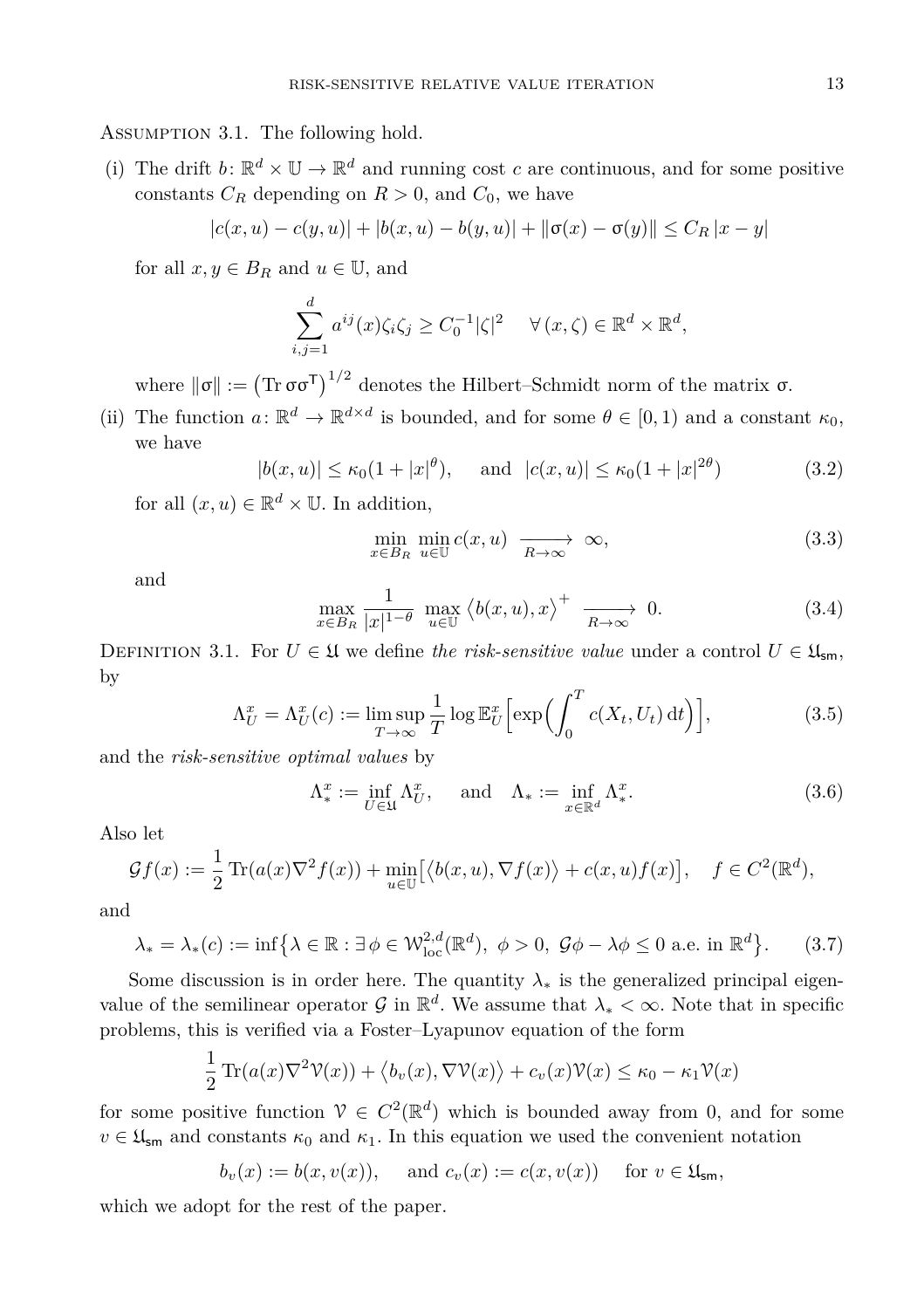<span id="page-5-6"></span>**3.1. The risk-sensitive HJB.** As shown in [\[3,](#page-14-5) Lemmas 2.2 and 2.3], there exists a positive eigenfunction  $\Psi \in C^2(\mathbb{R}^d)$  which solves

<span id="page-5-1"></span><span id="page-5-0"></span>
$$
\mathcal{G}\Psi(x) = \lambda_* \Psi(x), \quad x \in \mathbb{R}^d,
$$
\n(3.8)

and  $\lambda_* \leq \Lambda_*^x$  for all  $x \in \mathbb{R}^d$ . We let  $\mathfrak{U}_{\text{sm}}^*$  denote the controls  $v \in \mathfrak{U}_{\text{sm}}$  which satisfy

$$
\langle b_v(x), \nabla \Psi(x) \rangle + c_v(x) \Psi(x) = \min_{u \in \mathbb{U}} \left[ \langle b(x, u), \nabla \Psi(x) \rangle + c(x, u) \Psi(x) \right] \quad \text{a.e. } x \in \mathbb{R}^d.
$$

In other words,  $\mathfrak{U}^*_{\mathsf{sm}}$  is the set of measurable selectors from the minimizer of  $(3.8)$ .

A variation of [\[3,](#page-14-5) Lemma 3.2], by [\(3.4\),](#page-4-0) shows that

$$
\limsup_{t \to \infty} \frac{1}{t} \mathbb{E}_U^x \left[ |X_t|^{1+\theta} \right] = 0 \quad \forall U \in \mathfrak{U}.
$$
 (3.9)

Indeed, using the function  $|x|^{2(1+\theta)}$  in equation (3.1) of [\[3\]](#page-14-5) following the rest of the proof of [\[3,](#page-14-5) Lemma 3.2], we obtain [\(3.9\).](#page-5-1) On the other hand, [\[4,](#page-14-6) Lemma 4.1] shows that [\(3.2\)](#page-4-1) and [\(3.4\)](#page-4-0) imply that there exists a constant  $\tilde{C}_0 > 0$  such that any positive solution  $\phi \in \mathcal{W}^{2,d}_{\mathrm{loc}}(\mathbb{R}^d)$  of

<span id="page-5-2"></span>
$$
\frac{1}{2}\operatorname{Tr}(a(x)\nabla^2\phi(x)) + \langle b_v(x), \nabla\phi(x) \rangle + c_v(x)\phi(x) = \lambda\phi(x)
$$

for  $v \in \mathfrak{U}_{\mathsf{sm}}$ , satisfies

<span id="page-5-4"></span>
$$
\frac{|\nabla \phi(x)|}{\phi(x)} \le \widetilde{C}_0 (1+|x|^\theta). \tag{3.10}
$$

Therefore, by  $(3.10)$ , the eigenfunction  $\Psi$  in  $(3.8)$  satisfies

e

<span id="page-5-3"></span>
$$
-C(1+|x|^{1+\theta}) \le \Psi(x) \le e^{C(1+|x|^{1+\theta})} \quad \forall x \in \mathbb{R}^d,
$$
\n(3.11)

for some constant  $C > 0$ . An application of Fatou's lemma to the stochastic representation of the solution  $\Psi$  of [\(3.8\)](#page-5-0) shows that

$$
\Psi(x) \ge \mathbb{E}_{v^*}^x \Big[ \exp \Big( \int_0^T \big[ c_{v^*}(X_t) - \lambda_* \big] \, \mathrm{d}t \Big) \Psi(X_T) \Big] \quad \forall \, T > 0,\tag{3.12}
$$

with  $v^* \in \mathfrak{U}^*_{\mathsf{sm}}$ . Taking logarithms on both sides of [\(3.12\),](#page-5-3) applying Jensen's inequality, and dividing by *T*, we obtain

$$
\frac{1}{T} \mathbb{E}_{v^*}^x \Big[ \int_0^T c_{v^*}(X_t) dt \Big] + \frac{1}{T} \mathbb{E}_{v^*}^x \big[ \log \Psi(X_T) \big] \le \lambda_* + \frac{1}{T} \log \Psi(x). \tag{3.13}
$$

Using [\(3.9\)](#page-5-1) and [\(3.11\)](#page-5-4) and taking limits as  $T \to \infty$  in [\(3.13\),](#page-5-5) we obtain

<span id="page-5-5"></span>
$$
\limsup_{T \to \infty} \frac{1}{T} \mathbb{E}_{v^*}^x \Big[ \int_0^T c_{v^*}(X_t) dt \Big] \le \lambda_*.
$$

This together with [\(3.3\)](#page-4-2) implies that the diffusion in [\(3.1\)](#page-3-1) controlled by  $v^* \in \mathfrak{U}^*_{\mathsf{sm}}$  has an invariant probability measure, and, therefore, it is positive recurrent [\[21,](#page-15-6) Theorem 3.3] (see also [\[14\]](#page-14-7)). An application of [\[3,](#page-14-5) Lemma 2.1] then shows that  $\Psi$  is inf-compact, which in turn implies that  $\Lambda_{v^*}^x \leq \lambda_*$  for all  $x \in \mathbb{R}^d$ , by [\[3,](#page-14-5) Lemma 2.1 (d) and (f)]. Since we have already asserted the converse inequality, this shows that

$$
\Lambda_*^x = \Lambda_* = \lambda_* \quad \forall x \in \mathbb{R}^d,
$$

or in other words, the optimal risk-sensitive value is equal to the generalized principal eigenvalue defined in [\(3.7\).](#page-4-3) Note also that the inf-compactness of  $\Psi$  implies by [\(3.8\)](#page-5-0) that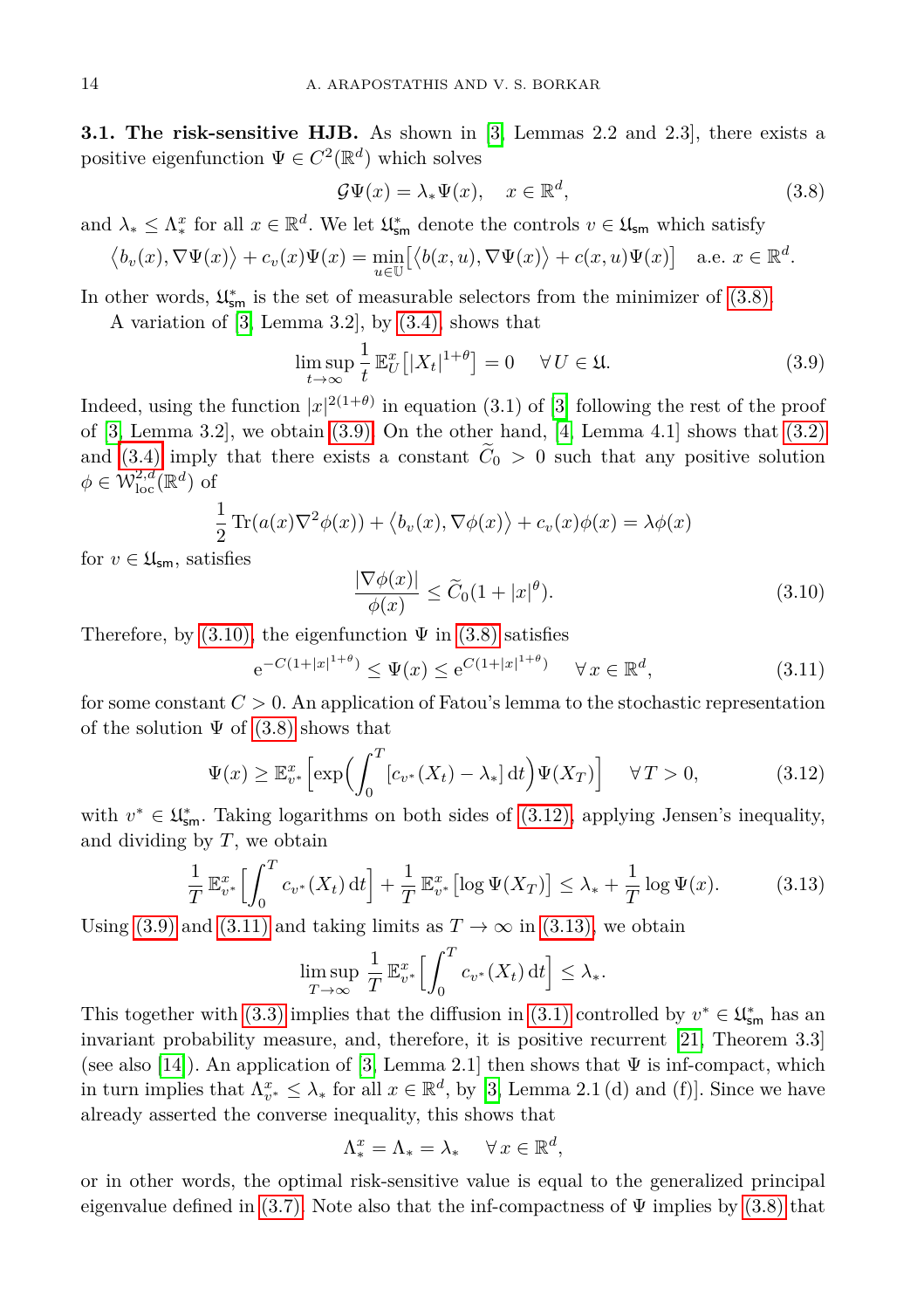the diffusion in [\(3.1\)](#page-3-1) controlled under  $v^* \in \mathfrak{U}^*_{\mathsf{sm}}$  is exponentially ergodic, or in other words, the transition probability of the process  $\{X_t\}_{t\geq 0}$  in [\(3.1\)](#page-3-1) under the control  $v^*$ , converges to its invariant probability measure in total variation at an exponential rate [\[27\]](#page-15-7).

Uniqueness of the eigenfunction Ψ, which we refer to as the *ground state*, is related to the ergodic properties of the *ground state diffusion*, which takes the form

<span id="page-6-1"></span><span id="page-6-0"></span>
$$
dX_t^* = (b(X_t^*, U_t) + a(X_t^*) \nabla \psi(X_t^*)) dt + \sigma(X_t^*) dW_t^*,
$$
\n(3.14)

with  $\psi := \log \Psi$ . First, we have equality in [\(3.12\)](#page-5-3) if and only if [\(3.14\)](#page-6-0) controlled under  $U_t = v^*(X_t^*)$  is regular. This is shown in [\[5,](#page-14-8) Lemma 2.3 and Corollary 2.2]. Note that [\(3.8\)](#page-5-0) can be written in the form

$$
\mathcal{G}^*\psi(x) := \frac{1}{2} \operatorname{Tr}(a(x)\nabla^2 \psi(x)) \n+ \min_{u \in \mathbb{U}} [\langle b(x, u) + \frac{1}{2} a(x) \nabla \psi(x), \nabla \psi(x) \rangle + c(x, u)\psi(x)] = \lambda \psi(x).
$$
\n(3.15)

Naturally, the sets of measurable selectors from the minimizers of [\(3.8\)](#page-5-0) and [\(3.15\)](#page-6-1) are equal. By [\(3.10\),](#page-5-2) the hypothesis that *a* is bounded, and the growth assumptions of the drift in [\(3.2\),](#page-4-1) it follows that [\(3.14\)](#page-6-0) is regular for any  $U \in \mathfrak{U}$ . Thus, mimicking the proof of [\[5,](#page-14-8) Lemma 2.3] we obtain

<span id="page-6-2"></span>
$$
\Psi(x) \le \mathbb{E}_U^x \Big[ \exp \Big( \int_0^T \big[ c(X_t, U_t) - \lambda_* \big] \, \mathrm{d}t \Big) \Psi(X_T) \Big] \quad \forall \, T > 0,\tag{3.16}
$$

with equality when  $U_t = v^*(X_t)$  for any  $v^* \in \mathfrak{U}_{\text{sm}}^*$ .

We review one important property of the generalized principal eigenvalue which concerns its dependence on the running cost *c*. Let

<span id="page-6-5"></span><span id="page-6-4"></span>
$$
\mathcal{L}_u f(x) := \frac{1}{2} \operatorname{Tr}(a(x) \nabla^2 f(x)) + \langle b(x, u), \nabla f(x) \rangle, \quad u \in \mathbb{U}, \tag{3.17}
$$

and  $\mathcal{L}_v$  for  $v \in \mathfrak{U}_{\mathsf{sm}}$ , denote the operator defined as above, but with  $b(x, u)$  replaced by  $b_v(x)$ . For  $v \in \mathfrak{U}_{\mathsf{sm}}$  let

$$
\lambda_v(c) := \inf \left\{ \lambda \in \mathbb{R} : \exists \phi \in \mathcal{W}_{\text{loc}}^{2,d}(\mathbb{R}^d), \ \phi > 0, \ \mathcal{L}_v \phi + c_v \phi - \lambda \phi \le 0 \text{ a.e. in } \mathbb{R}^d \right\}. \tag{3.18}
$$

Naturally, we have  $\lambda_{v^*}(c) = \lambda_*$  for all  $v^* \in \mathfrak{U}_{\text{sm}}^*$ . Let  $C_o^+(\mathbb{R}^d)$  denote the collection of all non-trivial, non-negative, continuous functions which vanish at infinity. We say that  $\lambda_v$  is *strictly monotone at c on the right* if  $\lambda_v(c+h) > \lambda_v(c)$  for all  $h \in C_o^+(\mathbb{R}^d)$ . We can of course define the analogous property for  $\lambda_*$ , independently of the control  $v^* \in \mathfrak{U}^*_{\mathsf{sm}}$ , using the definition in [\(3.7\).](#page-4-3) Since  $\mathfrak{U}^*_{\mathsf{sm}}$  is the set of measurable selectors from the minimizer, it is clear that monotonicity at *c* on the right for  $\lambda_*$  and  $\lambda_{v^*}$  are equivalent.

Let  $\hat{\tau}(A)$  denote the first hitting time of the set A. By [\[5,](#page-14-8) Lemma 2.7, Corollary 2.3, and Theorem 2.3], together with the equivalence of strict monotonicity on the right of *λ*<sup>∗</sup> and  $\lambda_{v^*}$  for  $v^* \in \mathfrak{U}^*_{\mathsf{sm}}$ , we can assert that the following statements are equivalent.

- 1. The eigenvalue  $\lambda_*$  is simple.
- 2. For any open ball B and  $v^* \in \mathfrak{U}^*_{\mathsf{sm}},$

<span id="page-6-3"></span>
$$
\Psi(x) = \mathbb{E}_{v^*}^x \left[ \exp \left( \int_0^{\hat{\tau}(B)} \left[ c_{v^*}(X_s) - \lambda_* \right] ds \right) \Psi(X_{\hat{\tau}(B)}) \mathbb{1}_{\{\hat{\tau}(B) < \infty\}} \right] \quad \forall x \in \bar{\mathcal{B}}^c. \tag{3.19}
$$

3. The ground state process in [\(3.14\)](#page-6-0) controlled under any  $v^* \in \mathfrak{U}^*_{\mathsf{sm}}$  is recurrent.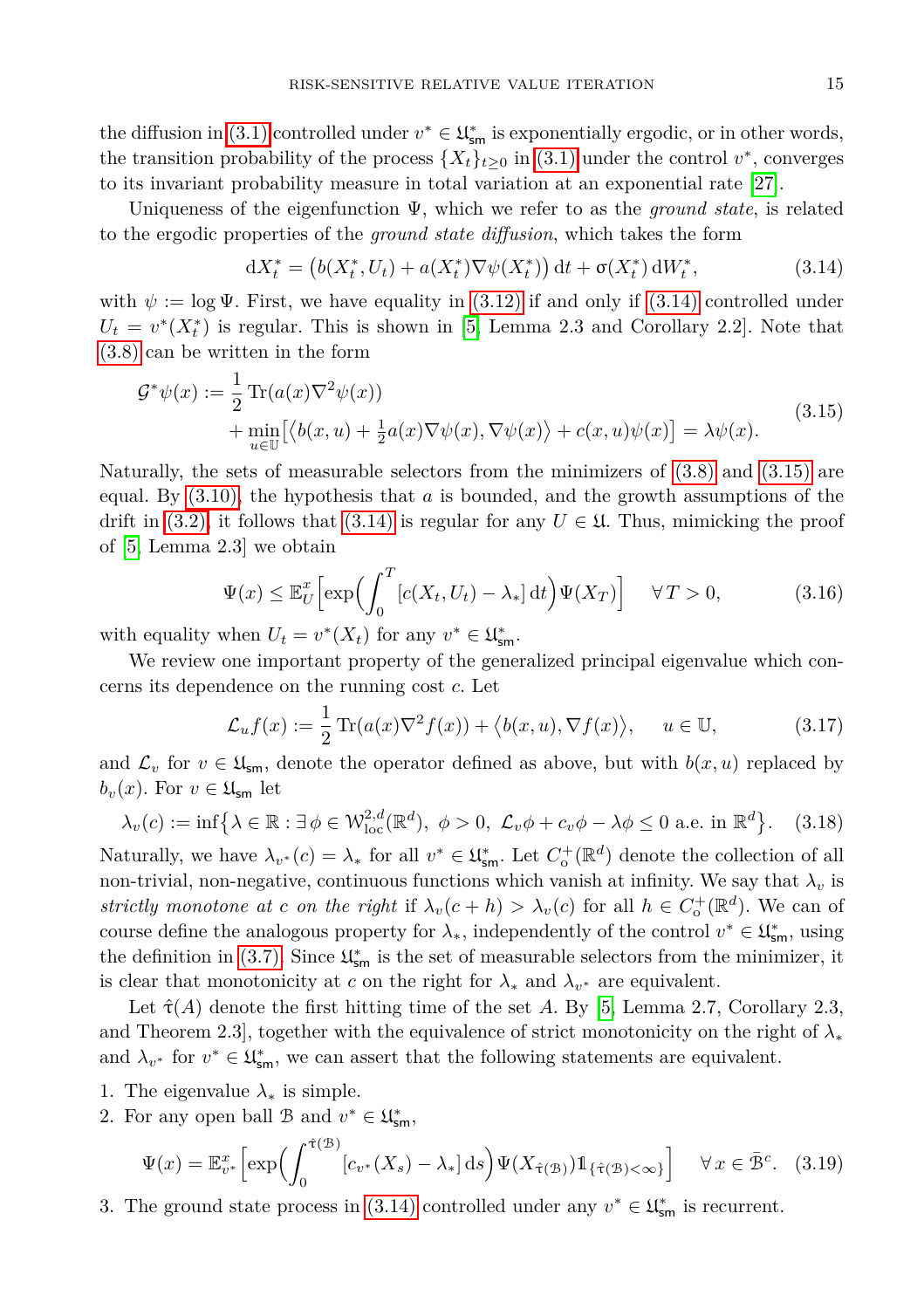We summarize the above discussion in the following theorem which is a slight variation of [\[4,](#page-14-6) Proposition 5.1].

<span id="page-7-2"></span><span id="page-7-0"></span>Theorem 3.1. *Grant [Assumption](#page-3-2)* 3.1*, and suppose that λ*<sup>∗</sup> *is finite. Then the HJB equation*

$$
\min_{u \in \mathbb{U}} \left[ \mathcal{L}_u \Psi(x) + c(x, u) \Psi(x) \right] = \lambda_* \Psi(x) \quad \forall x \in \mathbb{R}^d
$$
\n(3.20)

*has a solution*  $\Psi \in C^2(\mathbb{R}^d)$ *, satisfying*  $\inf_{\mathbb{R}^d} \Psi > 0$ *, and the following hold*:

- (a)  $\Lambda_*^x = \Lambda_* = \lambda_*$  *for all*  $x \in \mathbb{R}^d$ .
- (b) *Any*  $v^* \in \mathfrak{U}^*_{\text{sm}}$  *renders the SDE in* [\(3.1\)](#page-3-1) *exponentially ergodic and is optimal, that is,*  $\Lambda_{v^*}^x = \Lambda_*$  *for all*  $x \in \mathbb{R}^d$ .
- (c) For any  $v \in \mathfrak{U}^*_{\mathsf{sm}},$

$$
\Psi(x) = \mathbb{E}_{v^*}^x \left[ \exp \left( \int_0^T \left[ c(X_t, v(X_t)) - \lambda_* \right] dt \right) \Psi(X_T) \right] \quad \forall (T, x) \in \mathbb{R}_+ \times \mathbb{R}^d,
$$

*and, in addition,* [\(3.16\)](#page-6-2) *holds.*

- (d) *The function*  $\psi = \log \Psi$  *satisfies*  $|\nabla \psi| \leq \widetilde{C}_0(1+|x|)$  *for some constant*  $\widetilde{C}_0$ *.*
- (e) *If λ*<sup>∗</sup> *is strictly monotone at c on the right, then there exists a unique* (*up to a positive multiplicative constant*) *positive solution to* [\(3.20\)](#page-7-0) (*ground state*)*, and any optimal*  $v \in \mathfrak{U}_{\mathsf{sm}}$  *lies in*  $\mathfrak{U}_{\mathsf{sm}}^*$ *. In addition, the ground state*  $\Psi$  *satisfies* [\(3.19\)](#page-6-3)*, and* [\(3.14\)](#page-6-0) *controlled under*  $U_t = v^*(X_t^*)$  *with*  $v^* \in \mathfrak{U}_{\mathsf{sm}}^*$  *is recurrent.*

There is another important property that we need in the study of convergence of the value iteration, which we explain next. Let  $v \in \mathfrak{U}_{\mathsf{sm}}$ . We say that  $\lambda_v(c)$ , defined in [\(3.18\),](#page-6-4) is *strictly monotone at c* if  $\lambda_v(c-h) < \lambda_v(c)$  for some  $h \in C_o^+(\mathbb{R}^d)$ . Of course, strict monotonicity implies strict monotonicity on the right as can be seen from the fact that  $c \mapsto \lambda_v(c)$  is convex. By [\[5,](#page-14-8) Theorem 2.1] strict monotonicity of  $\lambda_{v^*}(c)$  at *c* is equivalent to the statement that the ground state diffusion in  $(3.14)$  controlled under  $v^*$  is positive recurrent.

#### **3.2. The value iteration.** Let

<span id="page-7-1"></span>
$$
C_{\Psi,+}^2(\mathbb{R}^d) := \big\{ g \in C^2(\mathbb{R}^d) : g > 0, \ \|g\|_{\Psi} < \infty \big\}.
$$

We introduce the equation

$$
\partial_t \overline{\Phi}(t,x) = \min_{u \in \mathbb{U}} \left[ \mathcal{L}_u \overline{\Phi}(t,x) + c(x,u) \overline{\Phi}(t,x) \right] - \lambda_* \overline{\Phi}(t,x), \quad t > 0,
$$
\n(3.21)

with  $\overline{\Phi}(0, x) = \Phi_0(x), \Phi_0 \in C^2_{\Psi, +}(\mathbb{R}^d)$ .

*C*

<span id="page-7-3"></span>DEFINITION 3.2. Let  $\{\hat{v}_t\}_{t>0}$  be an a.e. measurable selector from the minimizer of [\(3.21\).](#page-7-1) We define the corresponding (non-stationary) *Markov control*

$$
\hat{v}^t := \{ \hat{v}_s^t = \hat{v}_{t-s}(x), \ s \in [0, t] \}.
$$

and denote the set of these controls by  $\hat{\mathcal{U}}(\Phi_0)$ , including explicitly the dependence on the initial condition  $\Phi_0$  in the notation.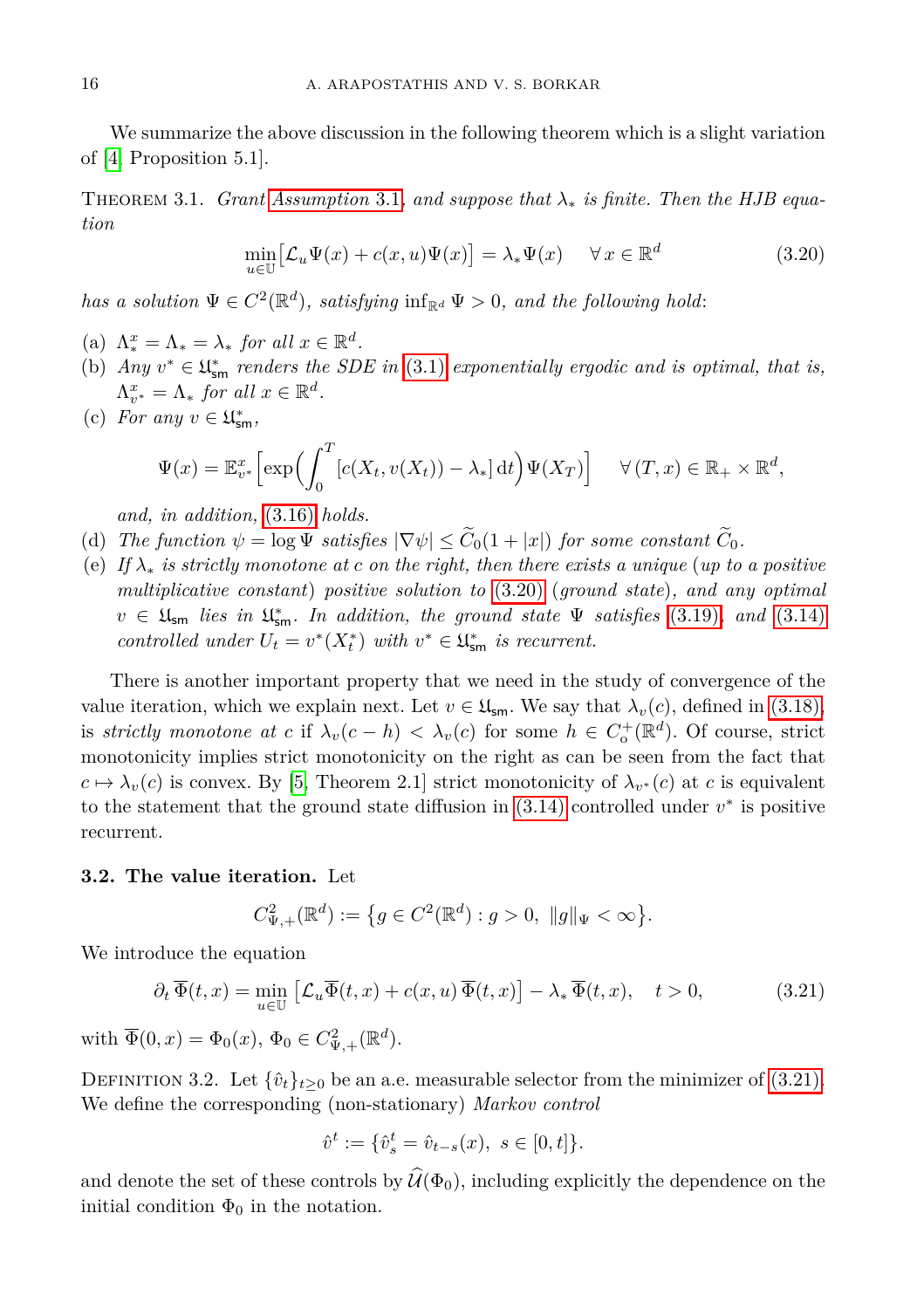We do not care so much about uniqueness of solutions to  $(3.21)$ ; however, see [\[11,](#page-14-9) Theorems 3.12–3.13]. We work with the solution  $\overline{\Phi}(t,x)$  which satisfies

$$
\overline{\Phi}(t,x) = \inf_{U \in \mathfrak{U}} \mathbb{E}_U^x \Big[ \exp \Big( \int_0^t \big[ c(X_s, U_s) - \lambda_* \big] ds \Big) \Phi_0(X_t) \Big]
$$
  
= 
$$
\mathbb{E}_{\hat{v}^t}^x \Big[ \exp \Big( \int_0^t \big[ c(X_s, \hat{v}_s^t(X_s)) - \lambda_* \big] ds \Big) \Phi_0(X_t) \Big] \quad \forall \, \{\hat{v}^t\}_{t \ge 0} \in \widehat{\mathcal{U}}(\Phi_0).
$$

Note that for any element of  $\widehat{\mathcal{U}}(\Phi_0)$  we have  $\widehat{v}_{s+\tau}^{t+\tau} = \widehat{v}_s^t$  for all  $t \geq s \geq 0$  and  $\tau \geq 0$ . Also, by  $(3.16)$ , we obtain

$$
\Psi(x) \leq \mathbb{E}_{\hat{v}^t}^x \Big[ \exp \Big( \int_0^t \big[ c(X_s, \hat{v}_s^t(X_s)) - \lambda_* \big] ds \Big) \Psi(X_t) \Big] \quad \forall \, \{ \hat{v}^t \}_{t \geq 0} \in \widehat{\mathcal{U}}(\Phi_0).
$$

Incorporating explicitly the dependence on the initial condition  $\Phi_0$  in the notation, we let  $\mathcal{S}_t[\Phi_0](x)$ ,  $t \geq 0$ , denote the solution of [\(3.21\).](#page-7-1) It is clear that  $\mathcal{S}_t[\Psi] = \Psi$  for all  $t \geq 0$  by [Theorem 3.1](#page-7-2) (c), and that the uniqueness of the ground state in Theorem 3.1 (e) implies that any positive initial condition  $\Phi_0$  satisfying  $S_t[\Phi_0] = \Phi_0$  for all  $t \geq 0$  must equal the ground state  $\Psi$  up to a positive multiplicative constant.

Let  $\mathcal E$  denote the set of equilibria of the semiflow  $\mathcal S_t$ , or equivalently, the set of solutions of the HJB in [\(3.20\),](#page-7-0) that is,

$$
\mathcal{E} := \{ r\Psi : r > 0 \}.
$$

By  $C_{\Psi}(\mathbb{R}^d)$  we denote the class of continuous functions  $\phi$  satisfying

<span id="page-8-3"></span>
$$
\|\phi\|_{\Psi} := \sup_{x \in \mathbb{R}^d} \frac{|\phi(x)|}{\Psi(x)} < \infty.
$$

For  $\kappa > 0$  we define the set  $\mathcal{H}_{\kappa} \subset C^2(\mathbb{R}^d)$  by

$$
\mathcal{H}_{\kappa} := \left\{ h \in C^2(\mathbb{R}^d) : h \ge \kappa^{-1} \Psi, \ \|h\|_{\Psi} < \kappa \right\}.
$$
\n(3.22)

We have

<span id="page-8-0"></span>
$$
\kappa^{-1}\Psi(x) = \mathcal{S}_t[\kappa^{-1}\Psi](x) \le \mathcal{S}_t[\Phi_0](x)
$$
  
\n
$$
\le \mathcal{S}_t[ \|\Phi_0\|_{\Psi}\Psi](x) \le \mathcal{S}_t[\kappa\Psi](x) = \kappa\Psi(x) \quad \forall \Phi_0 \in \mathcal{H}_{\kappa},
$$
\n(3.23)

where the first and the last equalities follow by Theorem  $3.1$  (c), and the inequalities by the monotonicity of  $f \mapsto \mathcal{S}_t[f]$  and the definition of  $\mathcal{H}_{\kappa}$ . It follows from [\(3.23\)](#page-8-0) that if  $\Phi_0 \in \mathcal{H}_\kappa$  then  $\mathcal{S}_t[\Phi_0] \in \mathcal{H}_\kappa$  for all  $t \geq 0$ . So the set  $\mathcal{H}_\kappa$  is positively invariant under the semiflow  $S_t$ .

Recall the definition of  $\mathcal L$  in [\(3.17\),](#page-6-5) and let

<span id="page-8-1"></span>
$$
\widetilde{\mathcal{L}}_u := \mathcal{L}_u + \langle \nabla \psi(x), a(x) \nabla \rangle, \quad u \in \mathbb{U}.
$$
\n(3.24)

This definition can be extended to  $\widetilde{\mathcal{L}}_v$  for any Markov control *v* (not necessarily stationary) by replacing  $u \in \mathbb{U}$  with *v* in [\(3.24\).](#page-8-1) Clearly then  $\mathcal{L}_v$ , with  $v \in \mathfrak{U}_{\mathsf{sm}}$ , is the extended generator of [\(3.14\)](#page-6-0) controlled by *v*. The operator  $\mathcal{L}_u$  satisfies a very important identity. If  $\Phi \in C^2(\mathbb{R}^d)$  is a positive function then

<span id="page-8-2"></span>
$$
\widetilde{\mathcal{L}}_u\left(\frac{\Phi}{\Psi}\right) = \left(\frac{\mathcal{L}_u \Phi}{\Phi} - \frac{\mathcal{L}_u \Psi}{\Psi}\right) \frac{\Phi}{\Psi} \quad \forall u \in \mathbb{U}.\tag{3.25}
$$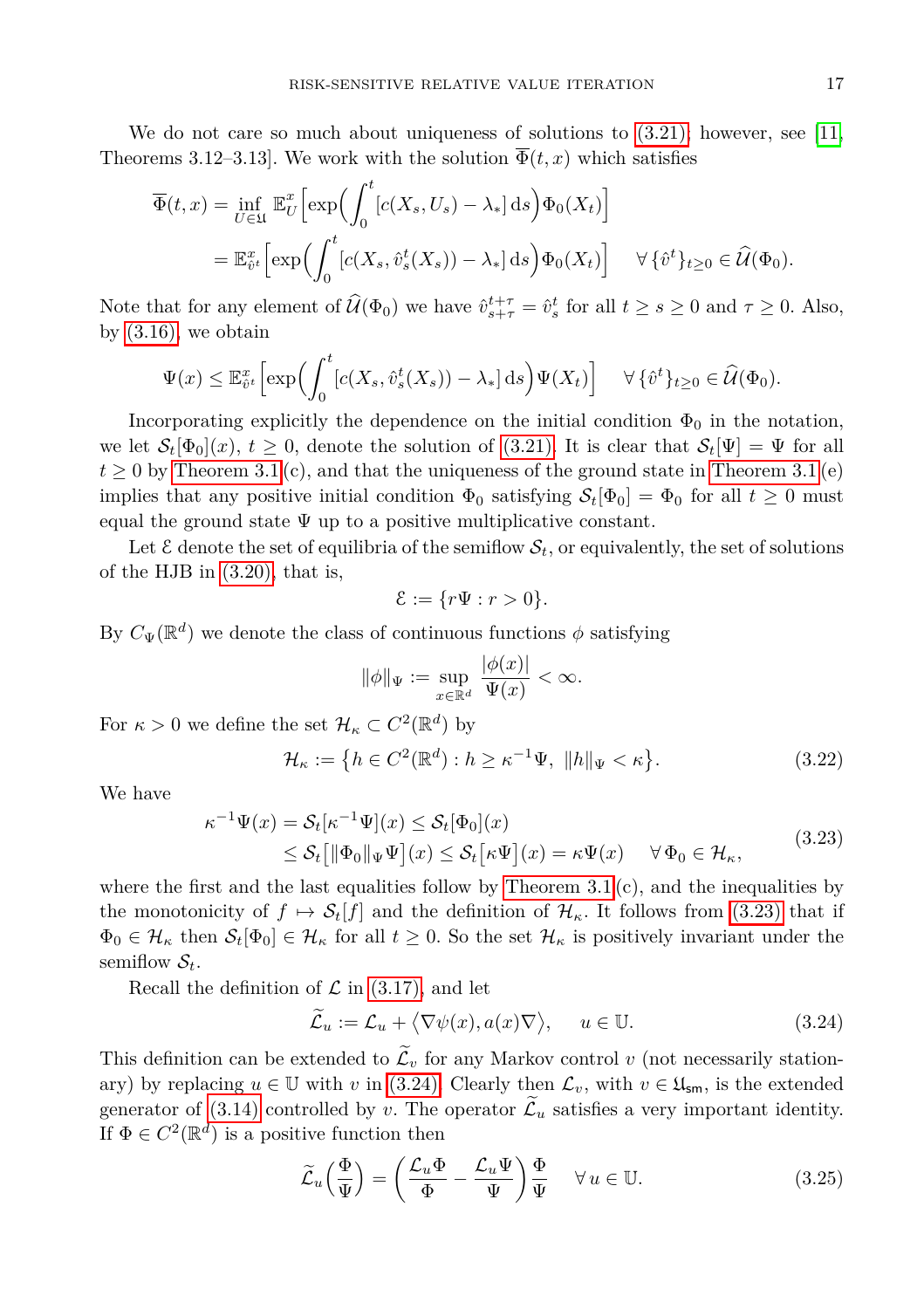In the sequel we work under the following hypothesis.

<span id="page-9-0"></span>(H1) *The ground state diffusion in* [\(3.14\)](#page-6-0) *is positive recurrent under some*  $v^* \in \mathfrak{U}_{\text{sm}}^*$ . We *let*  $\tilde{\mu}_*$  *denote its invariant probability measure, and*  $\tilde{\mathbb{E}}_*^x$  *expectation operator on the canonical space of the process controlled under v* ∗ *.*

As explained in [Subsection 3.1,](#page-5-6) under  $(H1)$ ,  $\lambda_{v^*}(c)$  is strictly monotone at *c*. Therefore, by [Theorem 3.1,](#page-7-2) we have unicity of the ground state  $\Psi$ , and complete verification of optimality results. In what follows  $v^*$  is the control in  $(H1)$ .

We present the following important convergence result.

<span id="page-9-7"></span>THEOREM 3.2. *Grant* [\(H1\)](#page-9-0). For each  $\Phi_0 \in \mathcal{H}_\kappa$ ,  $\kappa > 0$ , the semiflow  $\mathcal{S}_t[\Phi_0]$  converges to  $\kappa_0 \Psi \in \mathcal{E}$  for some  $\kappa_0 \in [\kappa^{-1}, \kappa]$  as  $t \to \infty$ . Moreover, if *A* is a bounded subset of  $C_{\Psi}(\mathbb{R}^d)$ , *then the only subsets of*  $\mathcal{H}_\kappa \cap A$ *, with*  $\kappa > 0$ *, which are invariant under the semiflow are the points* (*singletons*) *of*  $\mathcal{E} \cap \mathcal{H}_\kappa \cap A$ *.* 

*Proof.* Define 
$$
\Phi_{\Psi}(t, x) := \frac{\mathcal{S}_t[\Phi_0](x)}{\Psi(x)}
$$
. By (3.25) applied to (3.8) and (3.21), we have

<span id="page-9-2"></span><span id="page-9-1"></span>
$$
\partial_t \Phi_{\Psi}(t, x) - \mathcal{L}_{v^*} \Phi_{\Psi}(t, x) \le 0. \tag{3.26}
$$

Since  $\Phi_{\Psi}(t, x)$  is bounded by [\(3.23\),](#page-8-0) we obtain from [\(3.26\)](#page-9-1)

$$
\Phi_{\Psi}(t,x) \le \widetilde{\mathbb{E}}_*^x \big[ \Phi_{\Psi}(\tau, X_{\tau}) \big], \quad 0 \le \tau \le t. \tag{3.27}
$$

Integrating [\(3.27\)](#page-9-2) with respect to  $\tilde{\mu}_*$ , and using the abbreviated notation  $\tilde{\mu}_*(f)$  =  $\int_{\mathbb{R}^d} f(x) \, \tilde{\mu}_*(\text{d}x)$ , we obtain

$$
\tilde{\mu}_*\big(\Phi_{\Psi}(t,x)\big) \le \tilde{\mu}_*\big(\Phi_{\Psi}(s,x)\big) \quad \text{ for all } t > s.
$$

Thus, since  $t \mapsto \tilde{\mu}_*(\Phi_\Psi(t,x))$  is non-increasing, and  $\Phi_\Psi(t,x) \in \mathcal{H}_\kappa$  by [\(3.23\),](#page-8-0) it converges to some constant  $\kappa_0 \in [\kappa^{-1}, \kappa]$  as  $t \to \infty$ . It is clear that  $\sup_{t>0} ||S_t[\Phi_0]||_{\Psi} < ||\Phi_0||_{\Psi}$  by  $(3.23)$ . Therefore by the interior estimates of solutions of  $(3.21)$  (see [\[26,](#page-15-8) Theorem 6.2, p. 457]),  $\{\mathcal{S}_t[\Phi_0]: t > 0\}$  is locally precompact in  $C^2(\mathbb{R}^d)$ . Hence the *ω*-limit set of  $\Phi_0$ under the semiflow  $\mathcal{S}_t$ , denoted by  $\omega(\Phi_0)$ , is non-empty, and is a subset of  $C^2(\mathbb{R}^d)$ . Note that the convergence of  $\tilde{\mu}_*(\Phi_\Psi(t,x))$  to  $\kappa_0$  as  $t \to \infty$  implies that

<span id="page-9-6"></span><span id="page-9-4"></span><span id="page-9-3"></span>
$$
\tilde{\mu}_* \left( \frac{h}{\Psi} \right) = \kappa_0 \quad \forall \, h \in \omega(\Phi_0). \tag{3.28}
$$

Fix some  $h \in \omega(\Phi_0)$ , and define

$$
g(t,x) := \mathcal{L}_{v^*} \mathcal{S}_t[h](x) + c_{v^*}(x) \mathcal{S}_t[h](x) - \min_{u \in \mathbb{U}} \left[ \mathcal{L}_u \mathcal{S}_t[h](x) + c(x,u) \mathcal{S}_t[h](x) \right]. \tag{3.29}
$$

Therefore, by [\(3.21\)](#page-7-1) and [\(3.29\),](#page-9-3) we have

$$
\partial_t \overline{\Phi}(t,x) = \mathcal{L}_{v^*} \mathcal{S}_t[h](x) + c_{v^*}(x) \mathcal{S}_t[h](x) - g(t,x) - \lambda_* \overline{\Phi}(t,x), \quad t > 0,
$$
\n(3.30)

which we write as

$$
\partial_t \overline{\Phi}(t,x) = \mathcal{L}_{v^*} \mathcal{S}_t[h](x) + \left(c_{v^*}(x) - \frac{g(t,x)}{\mathcal{S}_t[h](x)}\right) \mathcal{S}_t[h](x) - \lambda_* \overline{\Phi}(t,x).
$$

Using [\(3.21\),](#page-7-1) [\(3.25\),](#page-8-2) and [\(3.30\),](#page-9-4) we obtain

<span id="page-9-5"></span>
$$
\partial_t \frac{\mathcal{S}_t[h](x)}{\Psi(x)} - \widetilde{\mathcal{L}}_{v^*} \frac{\mathcal{S}_t[h](x)}{\Psi(x)} = -\frac{g(t,x)}{\Psi(x)}.
$$
\n(3.31)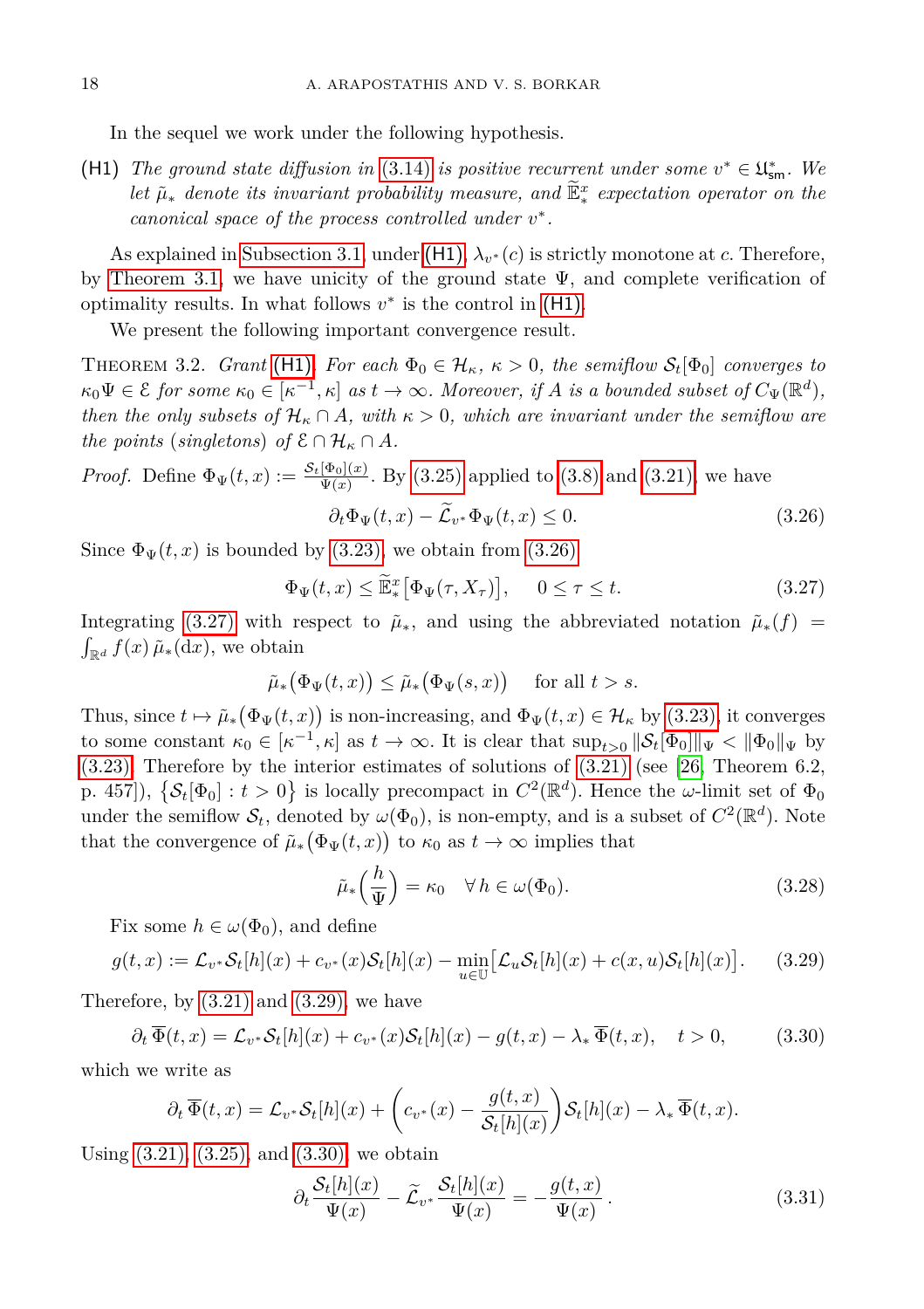Since  $\|\mathcal{S}_t[h]\|_{\Psi} \leq \kappa$  by the positive invariance of  $\mathcal{H}_{\kappa}$ , we can apply Itô's formula to [\(3.31\)](#page-9-5) to obtain

<span id="page-10-0"></span>
$$
\frac{\mathcal{S}_t[h](x)}{\Psi(x)} = -\widetilde{\mathbb{E}}_*^x \left[ \int_0^t \frac{g(t-s, X_s)}{\Psi(X_s)} ds \right] + \widetilde{\mathbb{E}}_*^x \left[ \frac{h(X_t)}{\Psi(X_t)} \right] \quad \forall \, t > 0. \tag{3.32}
$$

As argued earlier  $t \mapsto \tilde{\mu}_* \left( \frac{\mathcal{S}_t[h](x)}{\Psi(x)} \right)$  is constant. Hence, integrating [\(3.32\)](#page-10-0) with respect to  $\tilde{\mu}_*$ , we obtain

$$
\int_0^t \int_{\mathbb{R}^d} g(t-s, x) \frac{1}{\Psi(x)} \tilde{\mu}_*(dx) ds = 0 \implies g(t, x) = 0 \quad (t, x)\text{-a.e.}
$$

where we used the fact that  $\Psi(x) > 0$ . Therefore, the first term on the right-hand side of [\(3.29\)](#page-9-3) is identically equal to 0. Since  $\frac{h}{\Psi}$  is bounded and the diffusion governed by  $\tilde{\mathcal{L}}^*$ is ergodic, the second term on the right-hand side of  $(3.32)$  converges as  $t \to \infty$  to some constant  $\kappa_0$  by [\(3.28\).](#page-9-6) Thus, again by [\(3.32\),](#page-10-0)  $\mathcal{S}_t[h]$  converges to  $\kappa_0\Psi$  along any subsequence as  $t \to \infty$ , and the invariance of the *ω*-limit set of  $\mathcal{S}_t[\Phi_0]$  implies that  $h = \kappa_0 \Psi$ . This completes the proof.  $\blacksquare$ 

### **3.3. The relative value iteration.** We modify [\(3.21\)](#page-7-1) as follows:

$$
\partial_t \Phi(t, x) = \min_{u \in \mathbb{U}} \left[ \mathcal{L}_u \Phi(t, x) + f(x, u) \Phi(t, x) \right] - \Phi(t, 0) \Phi(t, x), \quad t > 0,
$$
\n(3.33)

with  $\Phi(0, x) = \Phi_0(x)$ . Existence of solutions to [\(3.33\)](#page-10-1) is evident from the following observation: If  $\Phi$  solves [\(3.33\)](#page-10-1) then

<span id="page-10-2"></span><span id="page-10-1"></span>
$$
\overline{\Phi}(t,x) = \Phi(t,x) \exp\left(\int_0^t (\Phi(s,0) - \lambda_*) \,ds\right)
$$
\n(3.34)

solves [\(3.21\).](#page-7-1) Therefore,

<span id="page-10-3"></span>
$$
\overline{\Phi}(t,x) = \overline{\Phi}(t,0) \qquad \forall (t,x) \in (0,\infty) \times \mathbb{R}^d,
$$
\n(3.35)

so that  $\frac{\Phi(t,x)}{\Phi(t,x)}$  does not depend on *x*. By [\(3.34\)](#page-10-2)[–\(3.35\)](#page-10-3) we have

$$
\frac{\mathrm{d}}{\mathrm{d}t}\frac{\Phi(t,x)}{\overline{\Phi}(t,x)} = -\Phi(t,0) + \lambda_* = -\overline{\Phi}(t,0)\frac{\Phi(t,x)}{\overline{\Phi}(t,x)} + \lambda_*.
$$

Thus

<span id="page-10-4"></span>
$$
\frac{\Phi(t,x)}{\overline{\Phi}(t,x)} = \exp\left(-\int_0^t \overline{\Phi}(s,0) \,ds\right) + \lambda_* \int_0^t \exp\left(-\int_\tau^t \overline{\Phi}(s,0) \,ds\right) d\tau.
$$
 (3.36)

It follows by [\(3.36\)](#page-10-4) that if  $\overline{\Phi}(t,0) \to C > 0$  as  $t \to \infty$  for some positive constant *C*, then  $\frac{\Phi(t,x)}{\overline{\Phi}(t,x)}$  converges to a positive constant as  $t \to \infty$ , and thus by [\(3.34\)](#page-10-2) we have  $\overline{\overline{\Phi}(t,x)}$ 

$$
\int_0^t (\Phi(s,0) - \lambda_*) \, \mathrm{d} s \xrightarrow[t \to \infty]{} \text{constant}.
$$

In particular  $\Phi(t,0) \to \lambda_*$  as  $t \to \infty$ .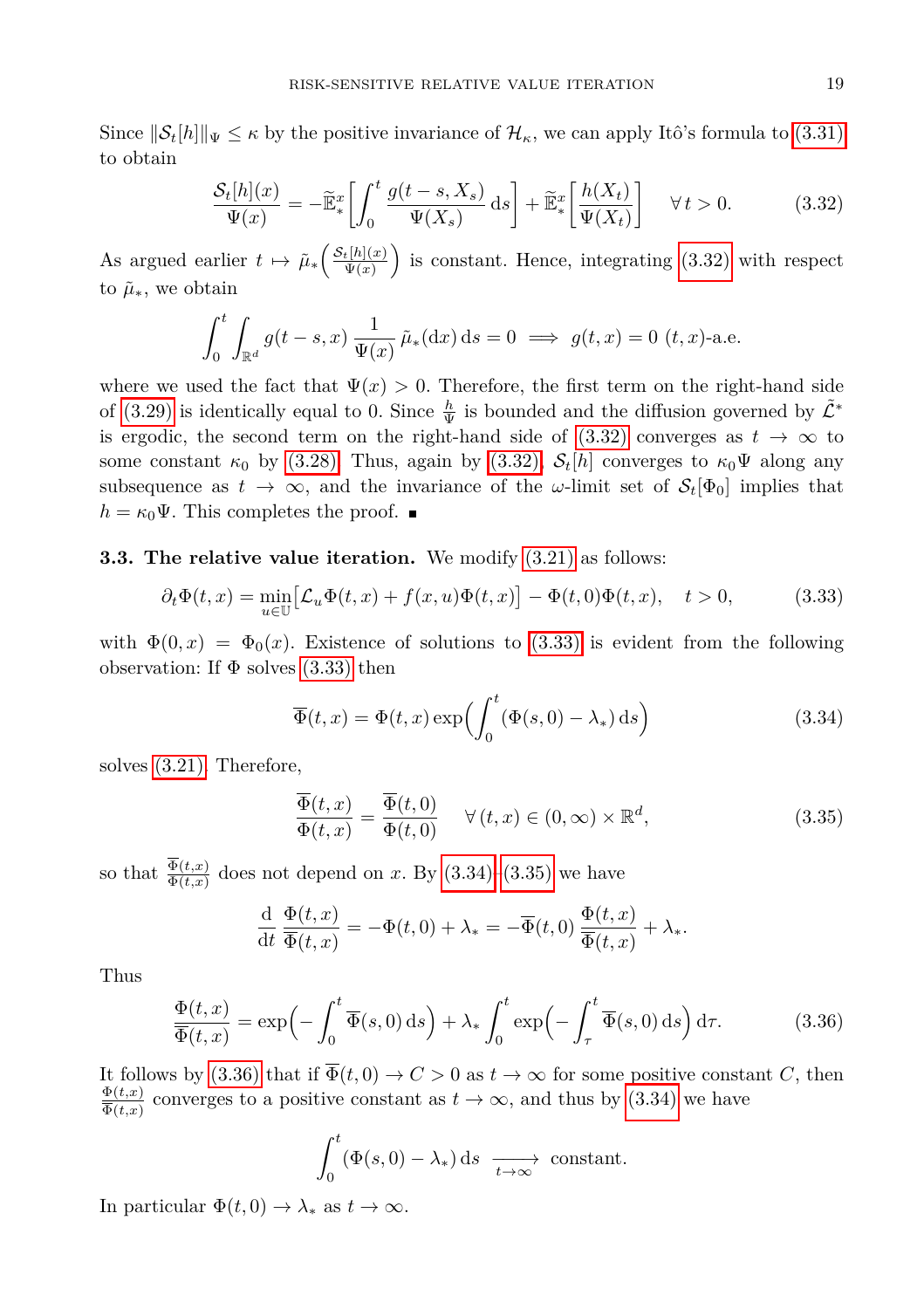**3.4. Results under blanket exponential ergodicity.** Under blanket exponential ergodicity, we can remove the hypotheses in [Assumption 3.1 \(](#page-3-2)ii). We keep [Assump](#page-3-2)[tion 3.1](#page-3-2) (i), and add an affine growth condition of the form

<span id="page-11-2"></span>
$$
\sup_{u \in \mathbb{U}} \langle b(x, u), x \rangle^+ + \|\sigma(x)\|^2 \le C_0 (1 + |x|^2) \quad \forall x \in \mathbb{R}^d. \tag{3.37}
$$

Concerning the running cost, we assume that it is bounded below, and, without loss of generality, we normalize it so that  $\inf_{\mathbb{R}^d \times \mathbb{U}} c = 0$ .

The essential hypothesis in this subsection is the following.

<span id="page-11-0"></span>Assumption 3.2. We distinguish two cases.

(i) If *c* is bounded, we assume that there exist a function  $V \in C^2(\mathbb{R}^d)$  taking values in  $[1, \infty)$ , a compact set  $K \subset \mathbb{R}^d$ , and constants  $\widehat{C}$  and  $\gamma > ||c||_{\infty}$  which satisfy

$$
\mathcal{L}_u \mathcal{V}(x) \le \widehat{C} \mathbb{1}_{\mathcal{K}}(x) - \gamma \mathcal{V}(x) \quad \forall u \in \mathbb{U}.
$$
 (3.38)

(ii) If *c* is not bounded, we assume that there exist an inf-compact function *F* and a constant  $\beta \in (0,1)$  such that  $\beta F - c$  is also inf-compact, and  $\mathcal{V}, \mathcal{K}$ , and  $\widehat{C}$  as in part (i), such that

<span id="page-11-4"></span><span id="page-11-1"></span>
$$
\mathcal{L}_u \mathcal{V}(x) \le \widehat{C} \mathbb{1}_{\mathcal{K}}(x) - F(x) \mathcal{V}(x). \tag{3.39}
$$

The reason for differentiating cases (i) and (ii) in [Assumption 3.2](#page-11-0) is because if the coefficients *a* and *b* are bounded, it is not, in general, possible to find an inf-compact function  $F$  which satisfies  $(3.39)$ .

Under [Assumption 3.2](#page-11-0) we obtain a much stronger version of [Theorem 3.1.](#page-7-2) Recall the definitions in [\(3.5\)–](#page-4-4)[\(3.7\),](#page-4-3) and  $\mathfrak{U}^*_{\mathsf{sm}}$  in the beginning of [Subsection 3.1.](#page-5-6) The following theorem is a combination of [\[5,](#page-14-8) Theorems 4.1 and 4.2], and the results in [\[5,](#page-14-8) Section 3].

<span id="page-11-3"></span>Theorem 3.3. *Grant [Assumption](#page-3-2)* 3.1 (i)*,* [\(3.37\)](#page-11-2)*, and [Assumption](#page-11-0)* 3.2*. Then λ*<sup>∗</sup> *is finite, and the equation*

<span id="page-11-6"></span><span id="page-11-5"></span>
$$
\min_{u \in \mathbb{U}} \left[ \mathcal{L}_u \Psi(x) + c(x, u) \Psi(x) \right] = \lambda_* \Psi(x) \quad \forall x \in \mathbb{R}^d
$$
\n(3.40)

*has a unique positive solution*  $\Psi \in C^2(\mathbb{R}^d)$ ,  $\Psi(0) = 1$ *, and the following hold*:

(a)  $\Lambda_*^x = \Lambda_* = \lambda_*$  *for all*  $x \in \mathbb{R}^d$ .

- (b) *A* stationary Markov control is optimal, if and only if it belongs to  $\mathfrak{U}^*_{\mathsf{sm}}$ .
- (c) *Part* (c) *of [Theorem](#page-7-2)* 3.1 *holds, and also* [\(3.19\)](#page-6-3)*.*
- (d) *The ground state diffusion* [\(3.14\)](#page-6-0) *is exponentially ergodic under any stationary Markov control.*

We review part (d) of [Theorem 3.3](#page-11-3) which is not discussed in  $[5]$ . First, it is straightforward to show, by using  $(3.38)$  and  $(3.39)$  as a barrier in the construction of the solution  $\Psi$ , that  $\frac{\nu}{\Psi}$  is bounded away from 0 on  $\mathbb{R}^d$ . Second, note that the nonnegativity of *c* implies that  $\lambda_* \geq 0$ , Thus, from [\(3.25\),](#page-8-2) [\(3.38\),](#page-11-4) and [\(3.40\)](#page-11-5) we obtain

$$
\widetilde{\mathcal{L}}_u\left(\frac{\mathcal{V}}{\Psi}\right)(x) \le (\mathcal{V}^{-1}(x)\widehat{C}1_{\mathcal{K}}(x) - \lambda_* + c(x, u) - \gamma)\frac{\mathcal{V}(x)}{\Psi(x)} \quad \forall (x, u) \in \mathbb{R}^d \times \mathbb{U}.
$$
 (3.41)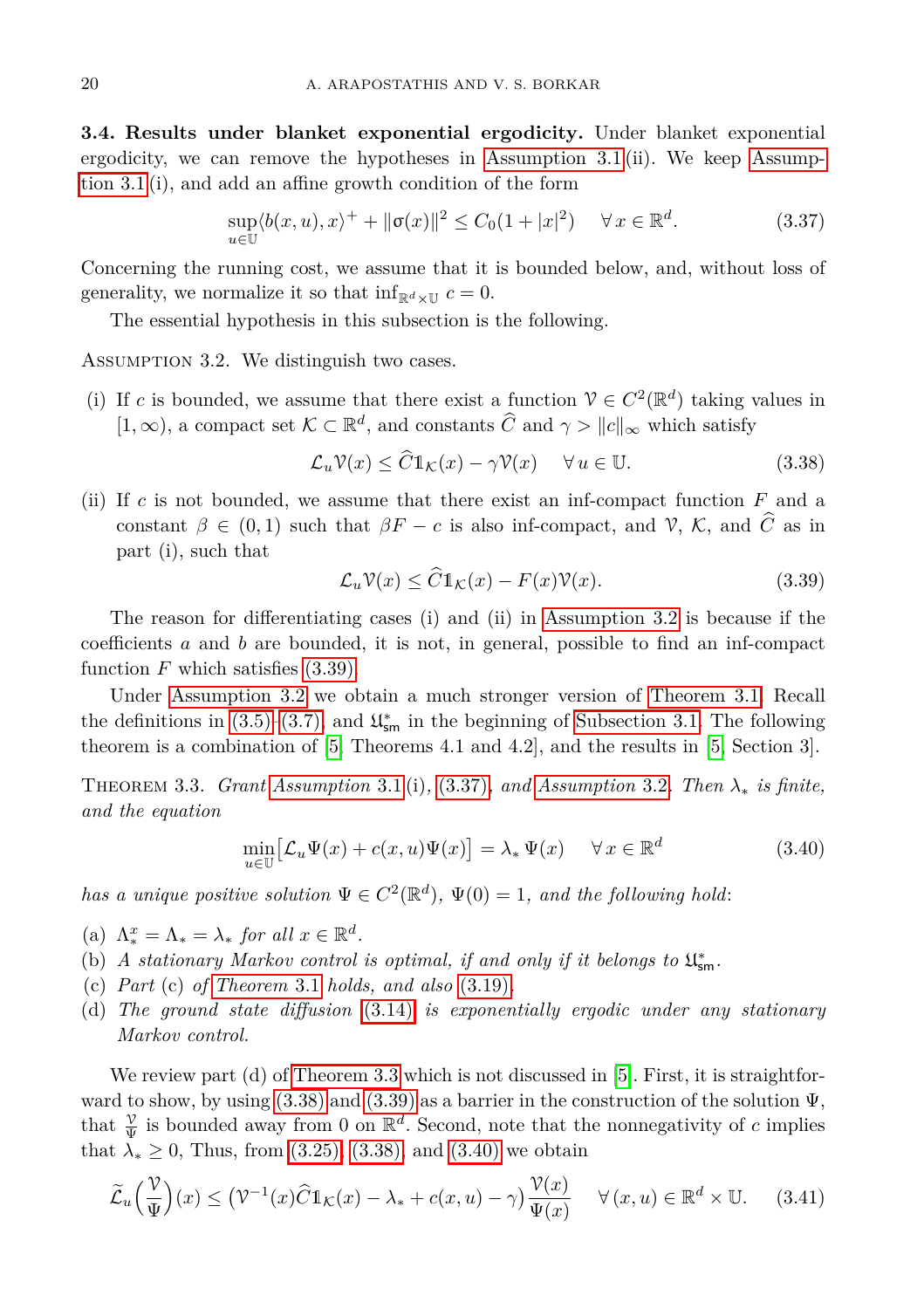Under  $(3.39)$ ,  $\gamma$  gets replaced by *F* in  $(3.41)$ . It is well known (see [\[9,](#page-14-10) Lemma 2.5.5]) that [\(3.41\)](#page-11-6) implies that there exist positive constants  $\tilde{\kappa}_0$  and  $\tilde{\kappa}_1$  such that

<span id="page-12-2"></span>
$$
\widetilde{\mathbb{E}}_U^x \left[ \frac{\mathcal{V}}{\Psi}(X_t) \right] \le \tilde{\kappa}_0 + \frac{\mathcal{V}}{\Psi}(x) e^{-\tilde{\kappa}_1 t} \quad \forall \, x \in \mathbb{R}^d, \ \forall \, U \in \mathfrak{U}. \tag{3.42}
$$

Let  $\tilde{P}_t^v(x, dy)$  denote the transition probability of the process  $\{X_t^*\}_{t\geq 0}$  in [\(3.14\)](#page-6-0) under the control  $v \in \mathfrak{U}_{\mathsf{sm}}$ , and  $\tilde{\mu}_v$  its invariant probability measure. Then, using the argument as in the proof of  $[13,$  Theorem 2.1 (b), one can show that  $(3.41)$  implies that there exist positive constants  $\gamma \circ$  and  $C_{\gamma \circ}$ , which do not depend on  $v \in \mathfrak{U}_{\mathsf{sm}}$ , such that

$$
\left\|\widetilde{P}_t^v(x,\cdot)-\widetilde{\mu}_v(\cdot)\right\|_{\mathsf{TV}} \leq C_{\gamma_\circ} \frac{\mathcal{V}(x)}{\Psi(x)} e^{-\gamma_\circ t} \quad \forall (t,x) \in \mathbb{R}_+ \times \mathbb{R}^d,
$$

where  $\|\cdot\|_{TV}$  denotes the total variation norm.

REMARK 3.1. We want to point out that the proof of [\[5,](#page-14-8) Theorems 4.1 and 4.2], shows that under the hypotheses of [Theorem 3.3,](#page-11-3) the generalized principal eigenvalue  $\lambda_v$  defined in [\(3.18\)](#page-6-4) is finite for any  $v \in \mathfrak{U}_{\mathsf{sm}}$ , and there exists a positive  $\Psi_v \in \mathcal{W}_{\text{loc}}^{2,p}(\mathbb{R}^d)$ , for any  $p \geq d$ , which solves

<span id="page-12-0"></span>
$$
\mathcal{L}_v \Psi_v(x) + c_v(x) \Psi_v(x) = \lambda_v \Psi_v(x) \quad \text{a.e. } x \in \mathbb{R}^d.
$$
 (3.43)

In addition,  $\Psi_v$  is the unique positive solution of [\(3.43\)](#page-12-0) in  $\mathcal{W}^{2,d}_{loc}(\mathbb{R}^d)$  up to a positive multiplicative constant, and  $\lambda_v = \Lambda_v^x$  for all  $x \in \mathbb{R}^d$ , or in other words, the risk-sensitive value equals the generalized principal eigenvalue of the operator  $\mathcal{L}_v + c_v$ . Another important result is given in [\[5,](#page-14-8) Theorem 4.3] which shows that, under [Assumption 3.2,](#page-11-0)  $v \mapsto \lambda_v$  is continuous in the topology of Markov controls (see [\[15\]](#page-14-12) for a definition of this topology).

Moving on to the VI algorithm under the assumptions of [Theorem 3.3,](#page-11-3) note that by [\(3.27\)](#page-9-2) we have

<span id="page-12-5"></span>
$$
\Phi_{\Psi}(t,x) = \frac{\mathcal{S}_t[\Phi_0](x)}{\Psi(x)} \le \widetilde{\mathbb{E}}_*^x \left[ \frac{\Phi_0}{\Psi}(X_t) \right] \quad \forall \, t \ge 0. \tag{3.44}
$$

This gives us an upper bound. To obtain a lower bound, we use the measurable selector  $\{\hat{v}_t\}$  in [Definition 3.2](#page-7-3) and combine [\(3.21\),](#page-7-1) [\(3.25\),](#page-8-2) and [\(3.40\),](#page-11-5) to write

<span id="page-12-3"></span><span id="page-12-1"></span>
$$
\partial_t \Phi_{\Psi}(t,x) - \tilde{\mathcal{L}}_{\hat{v}_t} \Phi_{\Psi}(t,x) \ge 0. \tag{3.45}
$$

With  $\bar{\varphi}(t, x) := \log \bar{\Phi}(t, x)$  and  $\varphi_0 := \log \Phi_0$ , we deduce from [\(3.45\)](#page-12-1) that

$$
\bar{\varphi}(t,x) \ge \psi(x) + \widetilde{\mathbb{E}}_{\hat{v}^t}^x \big[ \varphi_0(X_t) - \psi(X_t) \big],\tag{3.46}
$$

where the expectation is under the non-stationary control  $\{\hat{v}^t\}_{t\geq 0} \in \hat{\mathcal{U}}(\Phi_0)$  in [Defini](#page-7-3)[tion 3.2.](#page-7-3)

<span id="page-12-4"></span>We borrow the following result. As shown in the proof of  $[5,$  Theorem 4.3], under [Assumption 3.2,](#page-11-0) there exist positive constants  $\hat{\kappa}_0$ , and  $\delta_{\rm o} > 1$  such that  $\mathcal{V} \geq \hat{\kappa}_0 \Psi^{\delta_{\rm o}}$ . This together with  $(3.42)$  and Jensen's inequality shows that there exists a constant  $\hat{\kappa}_1$  such that

$$
\widetilde{\mathbb{E}}_{\hat{v}^t}^x \left[ \psi(X_t) \right] \ge \frac{1}{\delta_o - 1} \log \left( \frac{\tilde{\kappa}_0}{\hat{\kappa}_0} + \frac{\mathcal{V}(x)}{\hat{\kappa}_0 \Psi(x)} e^{-\tilde{\kappa}_1 t} \right). \tag{3.47}
$$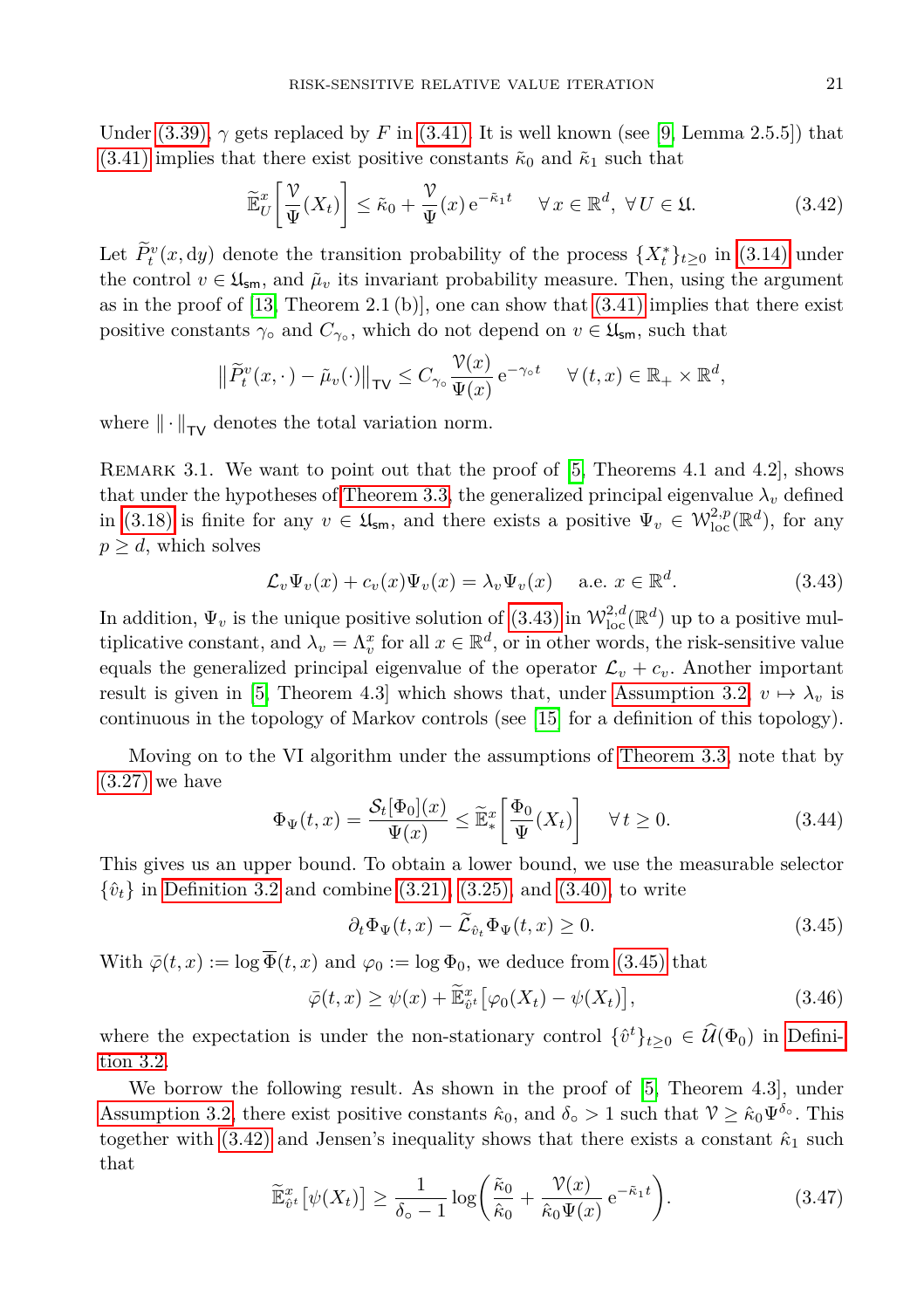Combining  $(3.46)$  and  $(3.47)$ , we obtain

<span id="page-13-0"></span>
$$
\liminf_{t \to \infty} \,\overline{\varphi}(t,x) \ge \psi(x) + \left(\inf_{\mathbb{R}^d} \,\varphi_0\right) + \frac{1}{\delta_o - 1} \log\left(\frac{\tilde{\kappa}_0}{\hat{\kappa}_0}\right). \tag{3.48}
$$

Equations [\(3.44\)](#page-12-5) and [\(3.48\)](#page-13-0) shows that as long as the initial condition  $\Phi_0$  is bounded from below away from 0 in  $\mathbb{R}^d$ , and  $\|\Phi_0\|_{\mathcal{V}} < \infty$ , then any limit point in  $C^2(\mathbb{R}^d)$  of the semiflow  $\mathcal{S}_t[\Phi_0]$  lies in the set  $\mathcal{H}_\kappa$  for some  $\kappa > 0$  (recall the definition in [\(3.22\)\)](#page-8-3). Using the interior estimates of solutions and the bounds in [\(3.44\),](#page-12-5) [\(3.46\),](#page-12-3) and [\(3.47\),](#page-12-4) as in the proof of [Theorem 3.2,](#page-9-7) it is straightforward to show that the  $\omega$ -limit set of  $\Phi_0$  is a non-empty subset of  $C^2(\mathbb{R}^d)$ , therefore also of  $\mathcal{H}_{\kappa}$ . Hence, following the arguments in [\[6,](#page-14-13) Section 4.2] which is based on convergence of reverse supermartingales, or the method in [\[7\]](#page-14-14) that has a dynamical systems flavor (see also [\[10,](#page-14-15) Theorem 3.1]), one can establish the following result.

<span id="page-13-1"></span>Theorem 3.4. *Grant [Assumption](#page-3-2)* 3.1 (i)*,* [\(3.37\)](#page-11-2)*, and [Assumption](#page-11-0)* 3.2*, and suppose that the initial condition*  $\Phi_0 \in C^2(\mathbb{R}^d)$  *is bounded from below away from* 0*, and satisfies*  $\|\Phi_0\|_{\mathcal{V}} < \infty$ . Then there exists a positive constant  $\kappa_0 = \kappa_0(\Phi_0)$  such that the value *iteration*  $\overline{\Phi}(t, x)$  *in* [\(3.21\)](#page-7-1) *converges to*  $\kappa_0 \Psi(x)$  *as*  $t \to \infty$  *uniformly on compact sets.* 

REMARK 3.2. When the state space is compact, stronger results can be obtained. Such a scenario is investigated in [\[12\]](#page-14-16), and Theorem 4.3 in that paper shows in fact that under mild assumptions, and for a large class of abstract problems, the convergence is exponential.

Remark 3.3. It is worth investigating if the global convergence result in [Theorem 3.4](#page-13-1) holds under additional assumptions in the near-monotone case. Suppose that  $\theta = 1$  in [\(3.2\)](#page-4-1) and [\(3.4\)](#page-4-0) and that *c* has strictly quadratic growth. Then, by [\(3.10\),](#page-5-2) *c* satisfies

<span id="page-13-3"></span><span id="page-13-2"></span>
$$
\min_{u \in \mathbb{U}} c(x, u) \ge \theta_1 \psi(x) - \theta_2 \quad \forall x \in \mathbb{R}^d \tag{3.49}
$$

for some positive constants  $\theta_1$  and  $\theta_2$ . In the case of the ergodic control problem, under the structural condition in [\(3.49\),](#page-13-2) with  $\psi$  replaced by the solution of the HJB equation, global convergence can be established for the value iteration in continuous [\[11,](#page-14-9) Theorem 3.2], as well as in discrete time [\[8,](#page-14-17) Theorems 6.1–6.2] (see also [\[2\]](#page-14-18)). For the risk-sensitive problem, this inequality has to be modified to account for the *relative entropy rate* term arising from the logarithmic transformation. We strengthen [\(3.49\)](#page-13-2) to

$$
\min_{u \in \mathbb{U}} c(x, u) - \frac{1}{2} |\sigma^{\mathsf{T}}(x)\nabla\psi(x)|^2 \ge \theta_1 \psi(x) - \theta_2 \quad \forall x \in \mathbb{R}^d.
$$
 (3.50)

Note that [\(3.50\)](#page-13-3) implies [\(H1\)](#page-9-0). We conjecture that under the structural assumption in [\(3.50\)](#page-13-3) the value iteration  $\Phi(t, x)$  in [\(3.21\),](#page-7-1) starting from any initial condition  $\Phi_0 \in$  $C_{\Psi,+}^2(\mathbb{R}^d)$ , converges to an equilibrium in  $\mathcal{E}$ .

**Acknowledgments.** The work of Ari Arapostathis was supported in part by the Army Research Office through grant W911NF-17-1-001, in part by the National Science Foundation through grant DMS-1715210, and in part by the Office of Naval Research through grant N00014-16-1-2956 and was approved for public release under DCN  $\#43$ -6054-19. The work of Vivek Borkar was supported by a J. C. Bose Fellowship.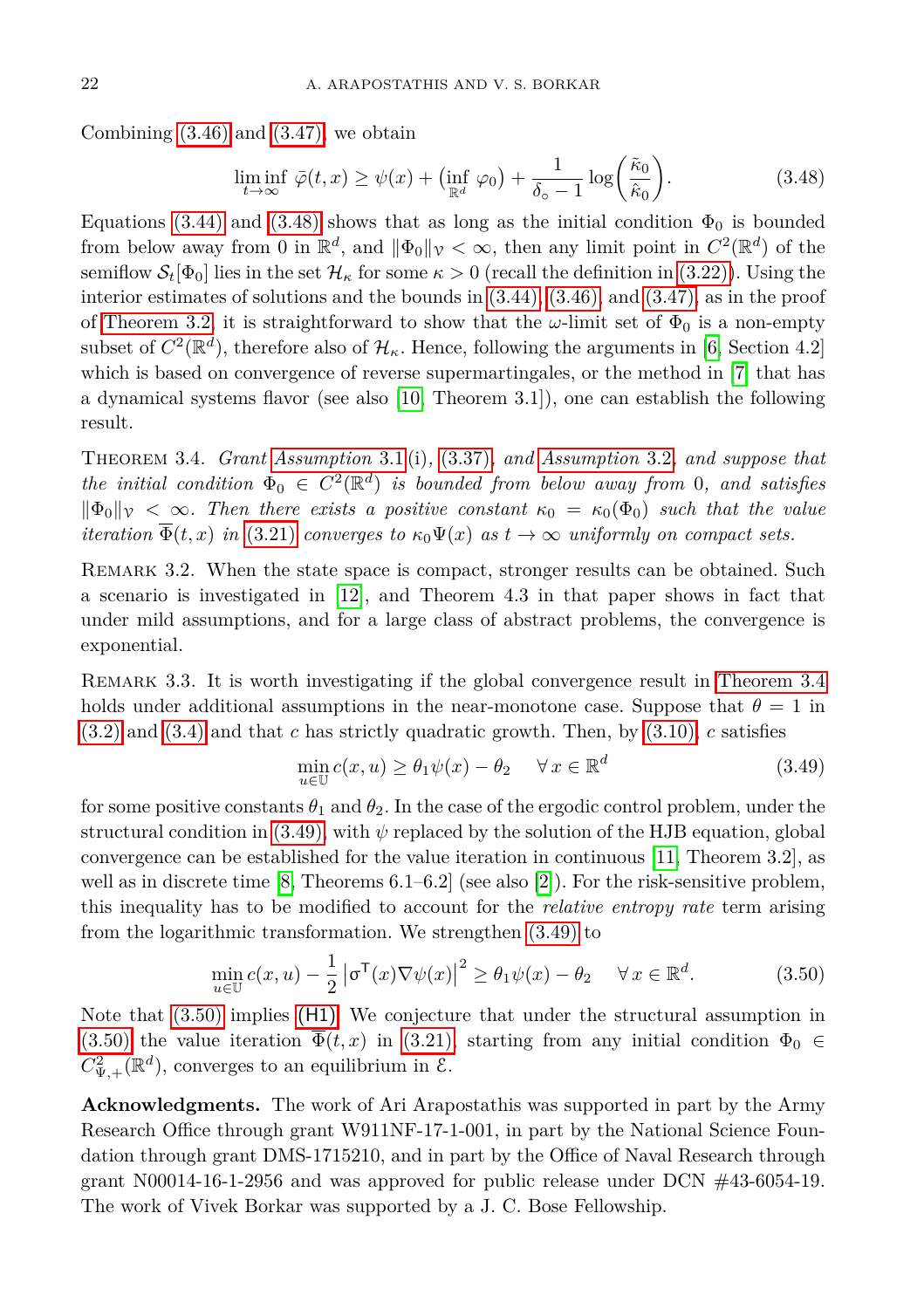#### **References**

- <span id="page-14-0"></span>[\[1\]](http://dx.doi.org/10.1137/151002630) V. Anantharam, V. S. Borkar, *A variational formula for risk-sensitive reward*, SIAM J. Control Optim. 55 (2017), 961–988.
- <span id="page-14-18"></span>[\[2\]](http://dx.doi.org/10.1287/stsy.2019.0040) A. Arapostathis, *Open problem–Convergence and asymptotic optimality of the relative value iteration in ergodic control*, Stoch. Syst. 9 (2019), 292–294.
- <span id="page-14-5"></span>[\[3\]](http://dx.doi.org/10.1016/j.spa.2017.08.001) A. Arapostathis, A. Biswas, *Infinite horizon risk-sensitive control of diffusions without any blanket stability assumptions*, Stochastic Process. Appl. 128 (2018), 1485–1524.
- <span id="page-14-6"></span>[4] A. Arapostathis, A. Biswas, V. S. Borkar, K. Suresh Kumar, *A variational characterization* of the risk-sensitive average reward for controlled diffusions in  $\mathbb{R}^d$ , SIAM J. Control Optim., in press; [ArXiv: 1903.08346.](http://arxiv.org/abs/1903.08346)
- <span id="page-14-8"></span>[\[5\]](http://dx.doi.org/10.1016/j.matpur.2018.05.008) A. Arapostathis, A. Biswas, S. Saha, *Strict monotonicity of principal eigenvalues of elliptic operators in* R *d and risk-sensitive control*, J. Math. Pures Appl. (9) 124 (2019), 169–219.
- <span id="page-14-13"></span>[\[6\]](http://dx.doi.org/10.1137/110850529) A. Arapostathis, V. S. Borkar, *A relative value iteration algorithm for nondegenerate controlled diffusions*, SIAM J. Control Optim. 50 (2012), 1886–1902.
- <span id="page-14-14"></span>[\[7\]](http://dx.doi.org/10.1137/16M110650X) A. Arapostathis, V. S. Borkar, *A correction to "A relative value iteration algorithm for nondegenerate controlled diffusions"*, SIAM J. Control Optim. 55 (2017), 1711–1715.
- <span id="page-14-17"></span>[8] A. Arapostathis, V. S. Borkar, *Average cost optimal control under weak ergodicity hypotheses: Relative value iterations*, [ArXiv:1902.01048.](http://arxiv.org/abs/1902.01048)
- <span id="page-14-10"></span>[9] A. Arapostathis, V. S. Borkar, M. K. Ghosh, *Ergodic Control of Diffusion Processes*, Encyclopedia Math. Appl. 143, Cambridge Univ. Press, Cambridge, 2012.
- <span id="page-14-15"></span>[\[10\]](http://dx.doi.org/10.1007/978-3-319-02690-9_1) A. Arapostathis, V. S. Borkar, K. Suresh Kumar, *Relative value iteration for stochastic differential games*, in: Advances in Dynamic Games, Ann. Internat. Soc. Dynam. Games 13, Birkhäuser/Springer, Cham, 2013, 3-27.
- <span id="page-14-9"></span>[\[11\]](http://dx.doi.org/10.1137/130912918) A. Arapostathis, V. S. Borkar, K. Suresh Kumar, *Convergence of the relative value iteration for the ergodic control problem of nondegenerate diffusions under near-monotone costs*, SIAM J. Control Optim. 52 (2014), 1–31.
- <span id="page-14-16"></span>[\[12\]](http://dx.doi.org/10.1007/s10959-015-0616-x) A. Arapostathis, V. S. Borkar, K. Suresh Kumar, *Risk-sensitive control and an abstract Collatz–Wielandt formula*, J. Theoret. Probab. 29 (2016), 1458–1484.
- <span id="page-14-11"></span>[13] A. Arapostathis, H. Hmedi, G. Pang, *On uniform exponential ergodicity of Markovian multiclass many-server queues in the Halfin–Whitt regime*, Math. Oper. Res., in press, [ArXiv: 1812.03528.](http://arxiv.org/abs/1812.03528)
- <span id="page-14-7"></span>[\[14\]](http://dx.doi.org/10.1214/aop/1176995476) R. N. Bhattacharya, *Criteria for recurrence and existence of invariant measures for multidimensional diffusions*, Ann. Probab. 6 (1978), 541–553.
- <span id="page-14-12"></span>[\[15\]](http://dx.doi.org/10.1007/BF01447645) V. S. Borkar, *A topology for Markov controls*, Appl. Math. Optim. 20 (1989), 55–62.
- <span id="page-14-2"></span>[\[16\]](http://dx.doi.org/10.1287/moor.27.1.192.334) V. S. Borkar, S. P. Meyn, *Risk-sensitive optimal control for Markov decision processes with monotone cost*, Math. Oper. Res. 27 (2002), 192–209.
- [\[17\]](http://dx.doi.org/10.1287/moor.28.4.752.20515) R. Cavazos-Cadena, R. Montes-de Oca, *The value iteration algorithm in risk-sensitive average Markov decision chains with finite state space*, Math. Oper. Res. 28 (2003), 752–776.
- <span id="page-14-3"></span>[\[18\]](http://dx.doi.org/10.1239/jap/1134587805) R. Cavazos-Cadena, R. Montes-de Oca, *Nonstationary value iteration in controlled Markov chains with risk-sensitive average criterion*, J. Appl. Probab. 42 (2005), 905–918.
- <span id="page-14-4"></span>[\[19\]](http://dx.doi.org/10.1137/18M1179328) E. Chasseigne, N. Ichihara, *Ergodic problems for viscous Hamilton–Jacobi equations with inward drift*, SIAM J. Control Optim. 57 (2019), 23–52.
- <span id="page-14-1"></span>[\[20\]](http://dx.doi.org/10.1137/S0363012997320614) G. B. Di Masi, L. Stettner, *Risk-sensitive control of discrete-time Markov processes with infinite horizon*, SIAM J. Control Optim. 38 (1999), 61–78.